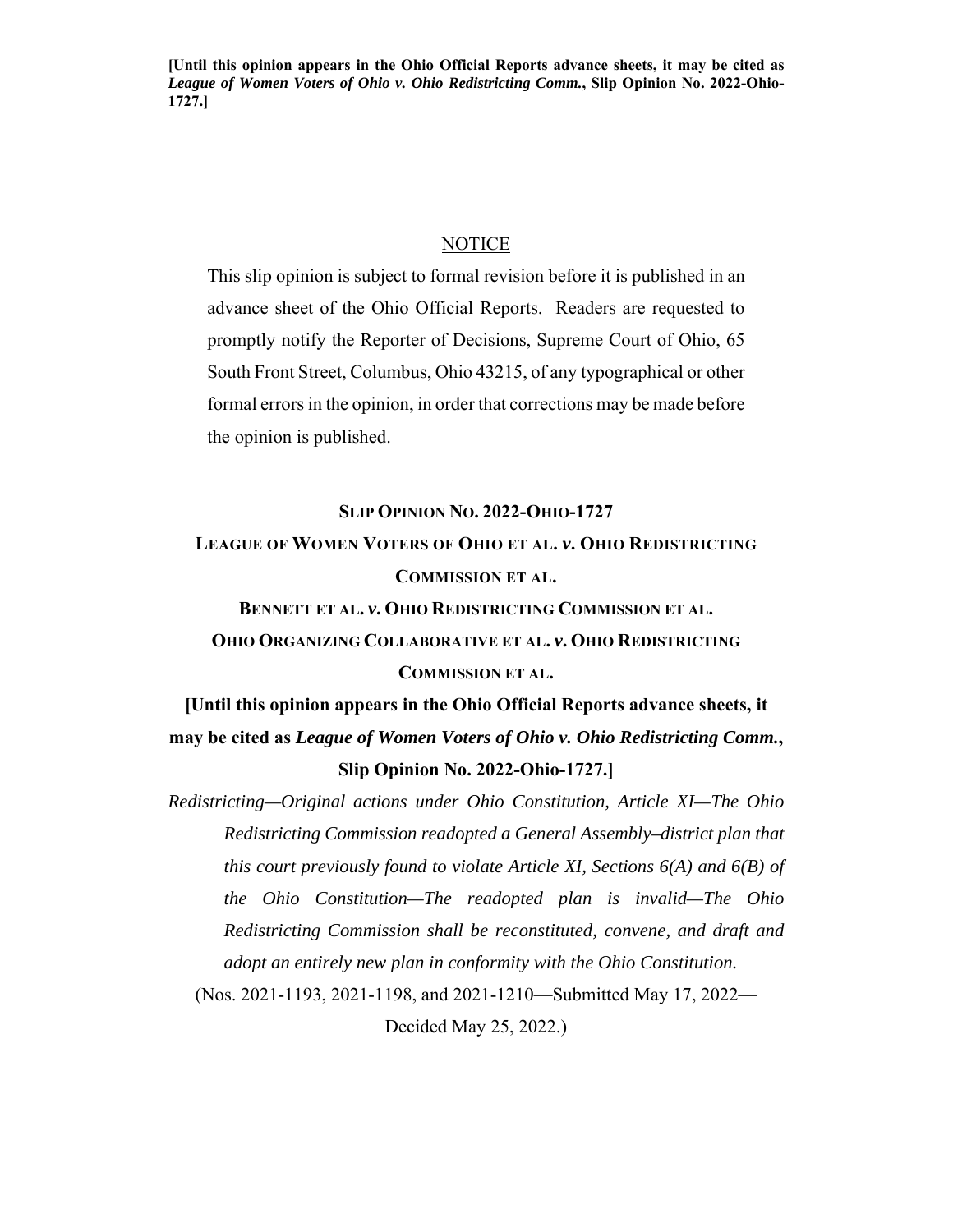ORIGINAL ACTIONS filed pursuant to Ohio Constitution, Article XI, Section 9.

 $\frac{1}{2}$ 

## **Per Curiam.**

{[1} Respondent Ohio Redistricting Commission<sup>1</sup> adopted four General Assembly–district plans between September 2021 and March 2022. We invalidated each of those plans because they did not comply with Article XI, Sections 6(A) and 6(B) of the Ohio Constitution. *See League of Women Voters of Ohio v. Ohio Redistricting Comm*., \_\_\_ Ohio St.3d \_\_\_, 2022-Ohio-65, \_\_\_ N.E.3d \_\_\_, ¶ 2 ("*League I*"); *League of Women Voters of Ohio v. Ohio Redistricting Comm*., \_\_\_Ohio St.3d \_\_\_, 2022-Ohio-342, \_\_\_ N.E.3d \_\_\_, ¶ 67-68 ("*League II*"); *League of Women Voters of Ohio v. Ohio Redistricting Comm*., \_\_\_ Ohio St.3d \_\_\_, 2022- Ohio-789, \_\_\_ N.E.3d \_\_\_, ¶ 2 ("*League III*"); *League of Women Voters of Ohio v. Ohio Redistricting Comm*., \_\_\_ Ohio St.3d \_\_\_, 2022-Ohio-1235, \_\_\_ N.E.3d \_\_\_, ¶ 2 ("*League IV*"). Each time, we ordered the commission to be reconstituted and to adopt a new plan in conformity with the Ohio Constitution. *League I* at ¶ 138; *League II* at ¶ 67; *League III* at ¶ 44; *League IV* at ¶ 78. In *League IV*, issued on April 14, 2022, we ordered the commission to adopt by May 6, 2022, an entirely new district plan that complies with the Ohio Constitution. *League IV* at ¶ 78-79*.* 

**{¶ 2}** On April 20, a federal district court found that a group of Ohio voters had shown, at least at the preliminary-injunction phase, that Ohio's failure to implement new General Assembly districts in time for the May 3, 2022 primary election likely infringes on their right to vote. *Gonidakis v. LaRose*, S.D.Ohio No. 2:22-cv-0773, 2022 WL 1175617, \*14-17 (Apr. 20, 2022). The federal court stated

<sup>1.</sup> The commission is currently composed of Governor Mike DeWine, Secretary of State Frank LaRose, Auditor of State Keith Faber, Senator Robert McColley, Representative Jeffrey LaRe, Senator Vernon Sykes, and House Minority Leader Allison Russo. Each commission member is also a respondent in this matter. On May 11, 2022, Senator McColley and Representative LaRe notified the court that they had been appointed to the commission positions previously held by President of the Senate Matt Huffman and Speaker of the House Robert Cupp, respectively.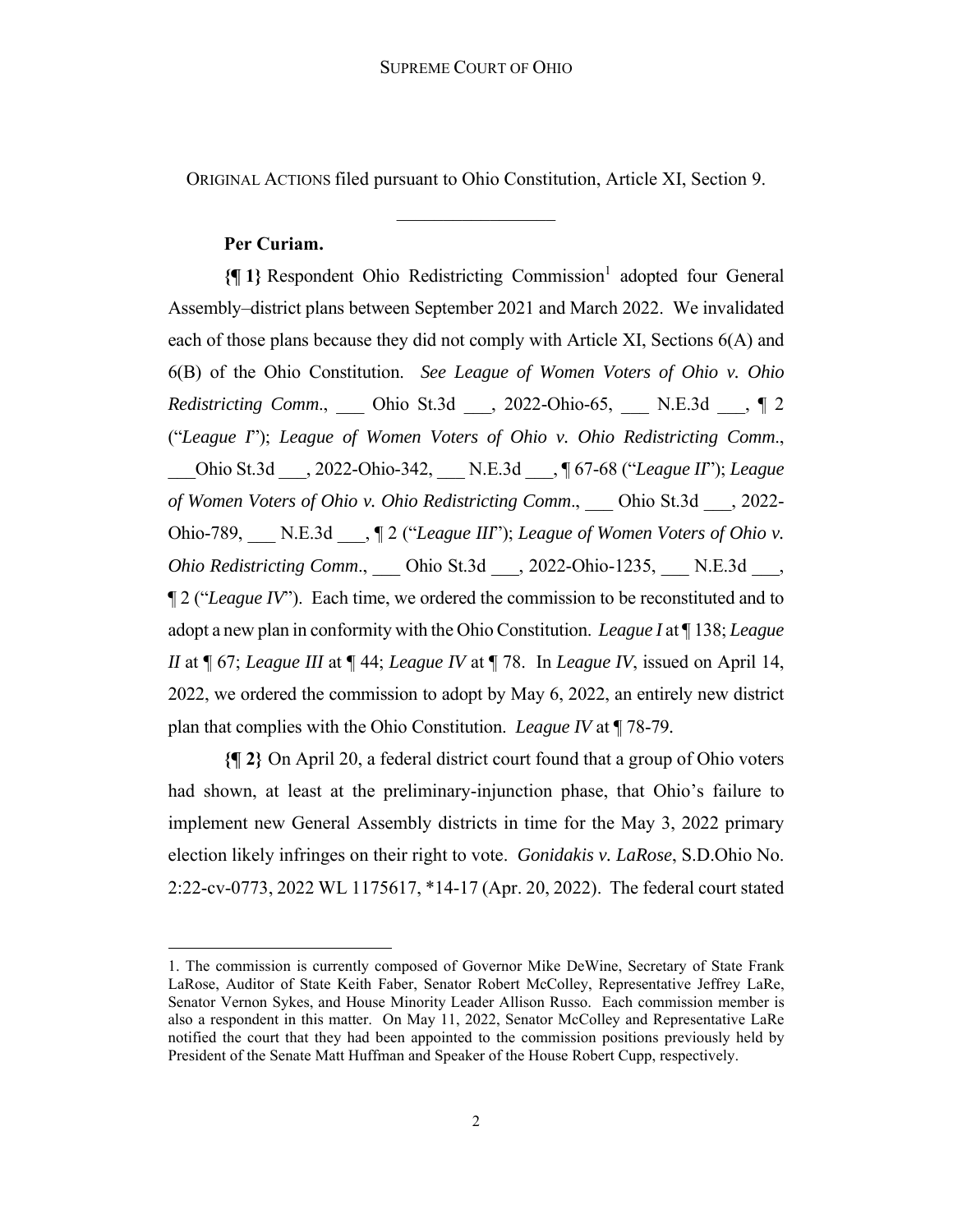that if Ohio did not pass a new General Assembly–district plan that satisfies federal law by May 28, it would order the primary election for General Assembly races to be moved to August 2 and order Ohio to use, for the 2022 election cycle, the General Assembly–district plan the commission adopted on February 24, 2022 i.e., the plan we held to be unconstitutional in *League III*. *Gonidakis* at \*2-3, 30; *see also League III* at ¶ 1-2. The federal court called that plan, and we now call it, "Map 3."

**{¶ 3}** On May 5, the commission readopted Map 3, purportedly only for use in the 2022 election. Petitioners<sup>2</sup> filed objections to the readoption of Map 3 the next day.

**{¶ 4}** The respondents who voted in favor of readopting Map 3 defend the commission's action, arguing that Map 3 is the only viable option for use in the 2022 election cycle. The fact remains that Map 3 still violates Article XI, Sections  $6(A)$ and 6(B) of the Ohio Constitution. *See League III*. We ordered the commission to adopt "an entirely new General Assembly–district plan that meets the requirements of the Ohio Constitution." *League IV* at ¶ 78. Neither the current election deadlines, the General Assembly's inability or unwillingness to alter those deadlines, nor the question whether the map would be a viable option for use in the 2022 election cycle prevented the commission from adopting a new, constitutional district plan. The commission's duty to draft and adopt a constitutional district plan is distinct from considerations regarding the feasibility of implementing that plan for the 2022 election.

<sup>2.</sup> Petitioners in case No. 2021-1193 are the League of Women Voters of Ohio, the A. Philip Randolph Institute of Ohio, and six individual voters: Tom Harry, Tracy Beavers, Valerie Lee, Iris Meltzer, Sherry Rose, and Bonnie Bishop. Petitioners in case No. 2021-1198 are ten individual voters: Bria Bennett, Regina C. Adams, Kathleen M. Brinkman, Martha Clark, Susanne L. Dyke, Carrie Kubicki, Meryl Neiman, Holly Oyster, Constance Rubin, and Everett Totty. Petitioners in case No. 2021-1210 are the Ohio Organizing Collaborative, the Ohio chapter of the Council on American-Islamic Relations, the Ohio Environmental Council, and six individual voters: Pierrette Talley, Samuel Gresham Jr., Ahmad Aboukar, Mikayla Lee, Prentiss Haney, and Crystal Bryant.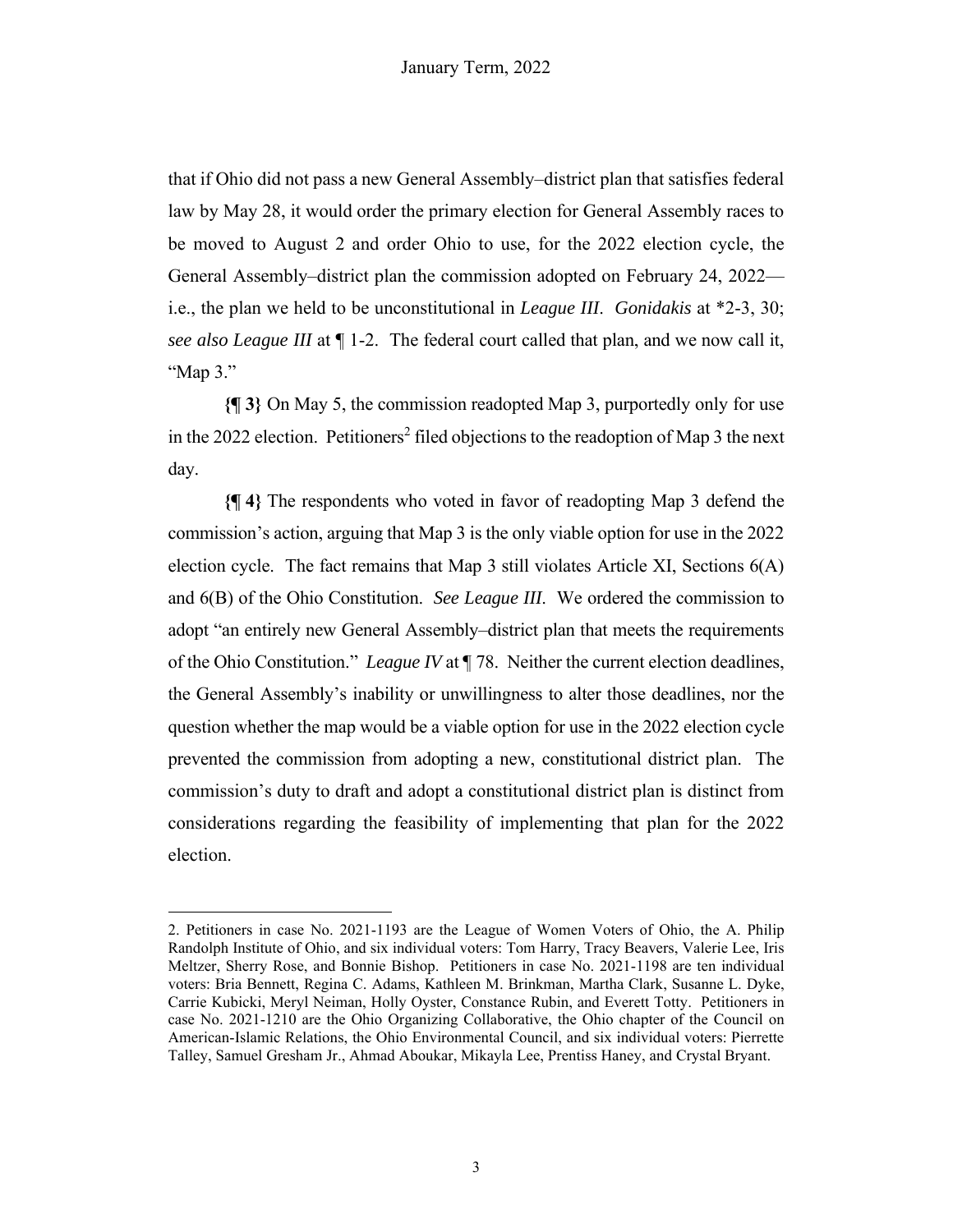**{¶ 5}** Therefore, in accord with our opinion in *League III*, petitioners' objections are sustained. The plan adopted by the commission on May 5 is invalid in its entirety, including for the reason that the commission purported to limit its effectiveness for only the 2022 election even though the Ohio Constitution provides that a map adopted by the commission will remain in effect for either four or ten years, depending on whether there was bipartisan support for the map, *see* Ohio Constitution, Article XI, Section  $8(C)(1)(a)$  and  $8(B)$ . We order the commission to be reconstituted, to convene, and to draft and adopt an entirely new General Assembly–district plan that meets the requirements of the Ohio Constitution, including Article XI, Sections 6(A) and 6(B).

**{¶ 6}** We further order the commission to file the district plan with the secretary of state no later than 9:00 a.m. on June 3, 2022, and in this court by 12:00 p.m. on the same date. This court retains jurisdiction for the purpose of reviewing the new plan.

**{¶ 7}** Petitioners shall file objections, if any, to the new plan, by 12:00 p.m. on June 7, 2022. Respondents shall file responses, if any, by 12:00 p.m. on June 9, 2022. Petitioners shall not file a reply or any motion for leave to file a reply. The clerk of the court shall refuse to accept any filings under this paragraph that are untimely or prohibited.

**{¶ 8}** No requests or stipulations for extension of time for the objections or responses shall be filed, and the clerk shall refuse to file any requests or stipulations for extension of time. For good cause shown, the commission may file a motion for extension of time to file the district plan with the secretary of state.

**{¶ 9}** Petitioners' requests for additional relief are denied.

Objections sustained

and alternative or additional relief denied.

STEWART and BRUNNER, JJ., concur.

O'CONNOR, C.J., concurs, with an opinion joined by DONNELLY, J.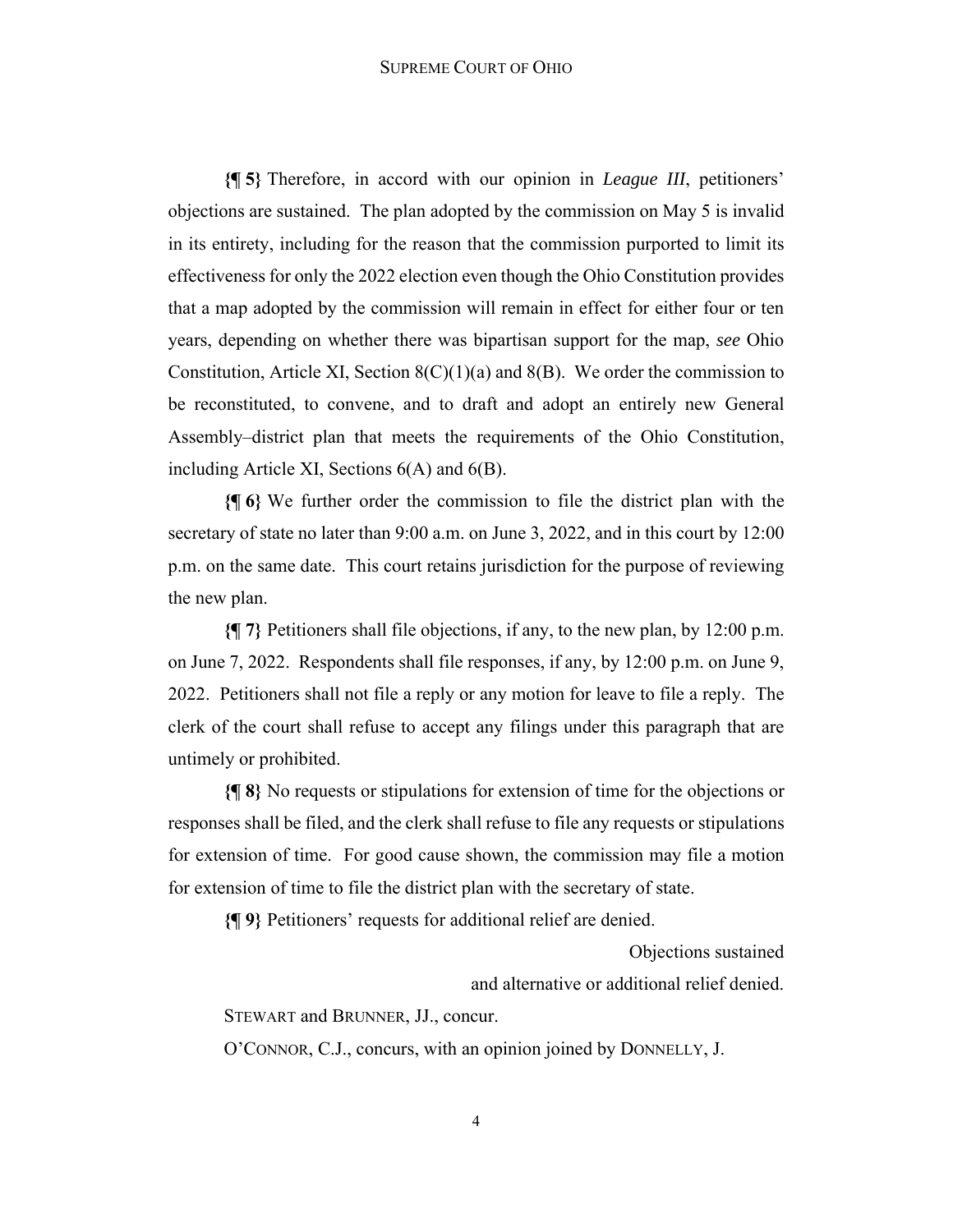KENNEDY, J., dissents, with an opinion joined by DEWINE, J. FISCHER, J., dissents, with an opinion.

# **O'CONNOR, C.J., concurring.**

**{¶ 10}** This court has been placed in a remarkable position. With the reassurance provided by a federal district court in *Gonidakis v. LaRose*, S.D.Ohio No. 2:22-cv-0773, 2022 WL 1175617 (Apr. 20, 2022), that continuing delays and inaction would be rewarded with the implementation of a previously rejected map, respondent Ohio Redistricting Commission has, contrary to this court's clear order, resubmitted an unconstitutional General Assembly–district plan and, in doing so, has engaged in a stunning rebuke of the rule of law.

**{¶ 11}** In *Gonidakis*, the federal court thoughtfully recognized that if it were to act, it must do so only as a last resort. *Id.* at \*4, \*8, \*10. Indeed, it stated: "We must provide the State as much time as possible to fix its own problems \* \* \*. But at some point, the court must step in to provide a map if the State's officials fail to discharge their duties." *Id.* at \*21. The federal court determined that to avoid jeopardizing Ohioans' right to vote, it would wait until May 28 before acting. *Id.*  at \*2. But the federal court did not "stay [its] hand until May 28," *id*., as it stated it would, and leave the state to fix the crisis created by the commission's own actions, *id.* at \*8. Instead, the federal court provided the Republican commission members not only a roadmap of how to avoid discharging their duties but also a green light to further delay these proceedings by stating its intention to implement "Map 3" (i.e., the plan this court held to be unconstitutional in *League of Women Voters of Ohio v. Ohio Redistricting Comm*., \_\_\_ Ohio St.3d \_\_\_, 2022-Ohio-789, N.E.3d  $\qquad$ ,  $\P$  2 ("*League III*")), all the while acknowledging that this court had declared Map 3 to be invalid and unconstitutional. *Id*. at \*2.

**{¶ 12}** Consider for a moment how the federal court described its decision: "So the fact that Map 3 does not comply with the Ohio Supreme Court's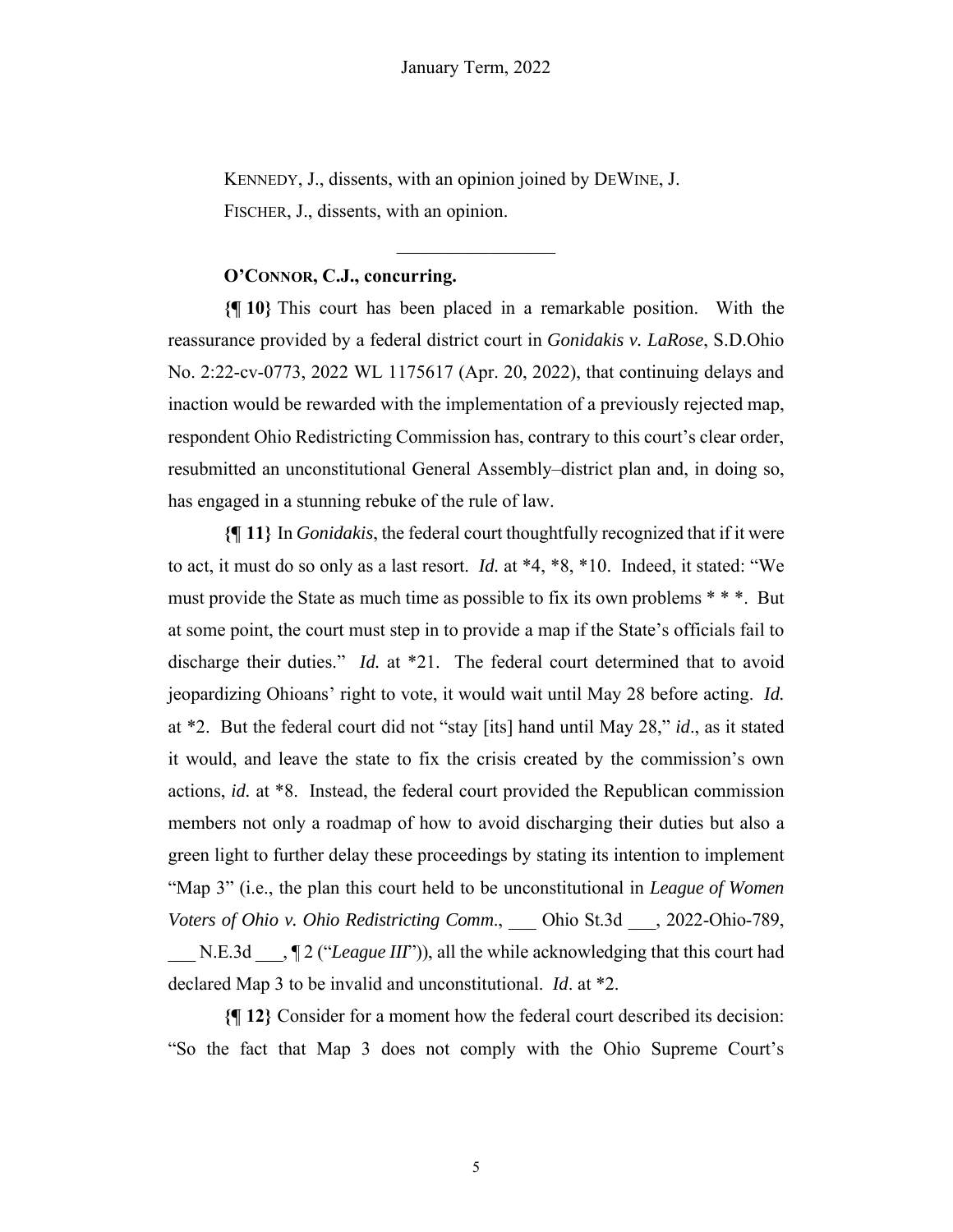interpretation of state law does not prevent this court from imposing it—for one election cycle only—when faced with federal law violations, other state law concerns, and concerns about election administration on a short timeline." *Id.* at \*27. Yet, each of the federal court's concerns was created by the commission's lack of action—which is in direct defiance of its constitutional duties and this court's *four* prior judgments—and all those concerns were then, and are now, fully capable of resolution by the commission or the General Assembly.

**{¶ 13}** Lamentably, the federal court's optimism that the commission members "are public servants who still view partisan advantage as subordinate to the rule of the law," *Gonidakis*, 2022 WL 1175617, at \*25, fn. 19, proved to be unfounded. And its hope "that the Commission and the Ohio Supreme Court can set aside their differences and work together to find a solution," *id.* at \*3, failed to recognize the commission's utter refusal to comply with this court's orders as rulings of law and the Republican commission members' *insistence* that they can act in derogation of the law and against their oaths to uphold it. The Republican dominance of the General Assembly gave rise to a telling boast by President of the Senate Matt Huffman: "We can kind of do what we want." Staver, *Who's Matt Huffman? The Lima man running the show at the Ohio Statehouse*, Columbus Dispatch (May 20, 2022), https://www.dispatch.com/story/news/2022/05/19/meetmatt-huffman-the-lima-republican-who-runs-ohio/7269099001/ (accessed May 20, 2022).<sup>3</sup> *Do what we want* apparently translates into the Republican-majority members of the redistricting commission ignoring rulings of this state's highest court and the mandates of Ohio's Constitution. Americans' belief that no one is above the law—no individual, no organization, no political party—is a bedrock of our nation's legal system, and one which makes it the envy of many other countries.

<sup>3.</sup> The article further notes that "with enough GOP votes to override the governor, [Huffman] can move election days, limit the powers of state officials and draw districts for 147 state and federal lawmakers." *Id*.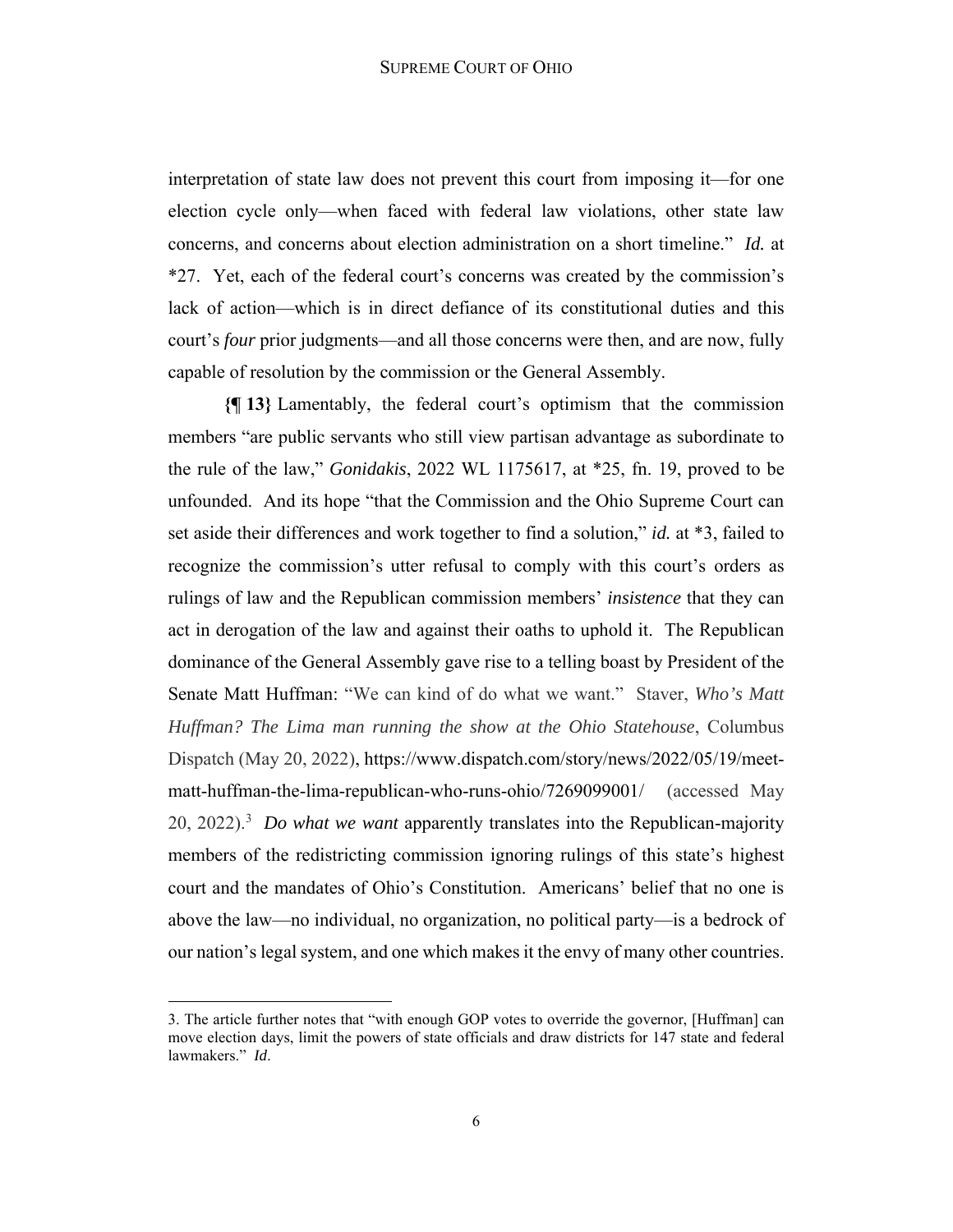And it is because of that unassailable, foundational principle that it is entirely beside the point whether the majority party is Republican or Democrat. This concurrence would read the same if the Democratic party held the majority in the General Assembly and the majority on the commission, and their actions were the same as those of the Republican majority in this case.

**{¶ 14}** The federal court's statement that this court and the commission might "work together to find a solution," *Gonidakis* at \*3, also erroneously suggests that this court actually has *a seat* at the commission's table. Indeed, if Article XI of the Ohio Constitution allowed for this court to have a seat at the commission's table, perhaps we would not be where we are today, and a constitutionally compliant map would be in place. But as we have recognized, this court's role in remedying the issue of an unconstitutional map is limited by Article XI, Section 9(D) of the Ohio Constitution, which provides:

(1) No court shall order, in any circumstance, the implementation or enforcement of any general assembly district plan that has not been approved by the commission in the manner prescribed by this article.

(2) No court shall order the commission to adopt a particular general assembly district plan or to draw a particular district.

**{¶ 15}** This court's recognition of its limits, however, does not lessen what it can do and what it has done within its constitutional authority: conclude that Map 3 does not comply with Article XI of the Ohio Constitution, which was overwhelmingly approved by Ohio's voters. *League III*, **Ohio St.3d** , 2022-Ohio-789, N.E.3d  $\,$ , at  $\P$  2.

**{¶ 16}** As Chief Judge Marbley recognized in *Gonidakis*, "[t]hese rulings of the Ohio Supreme Court, pertaining to matters of state constitutional law, are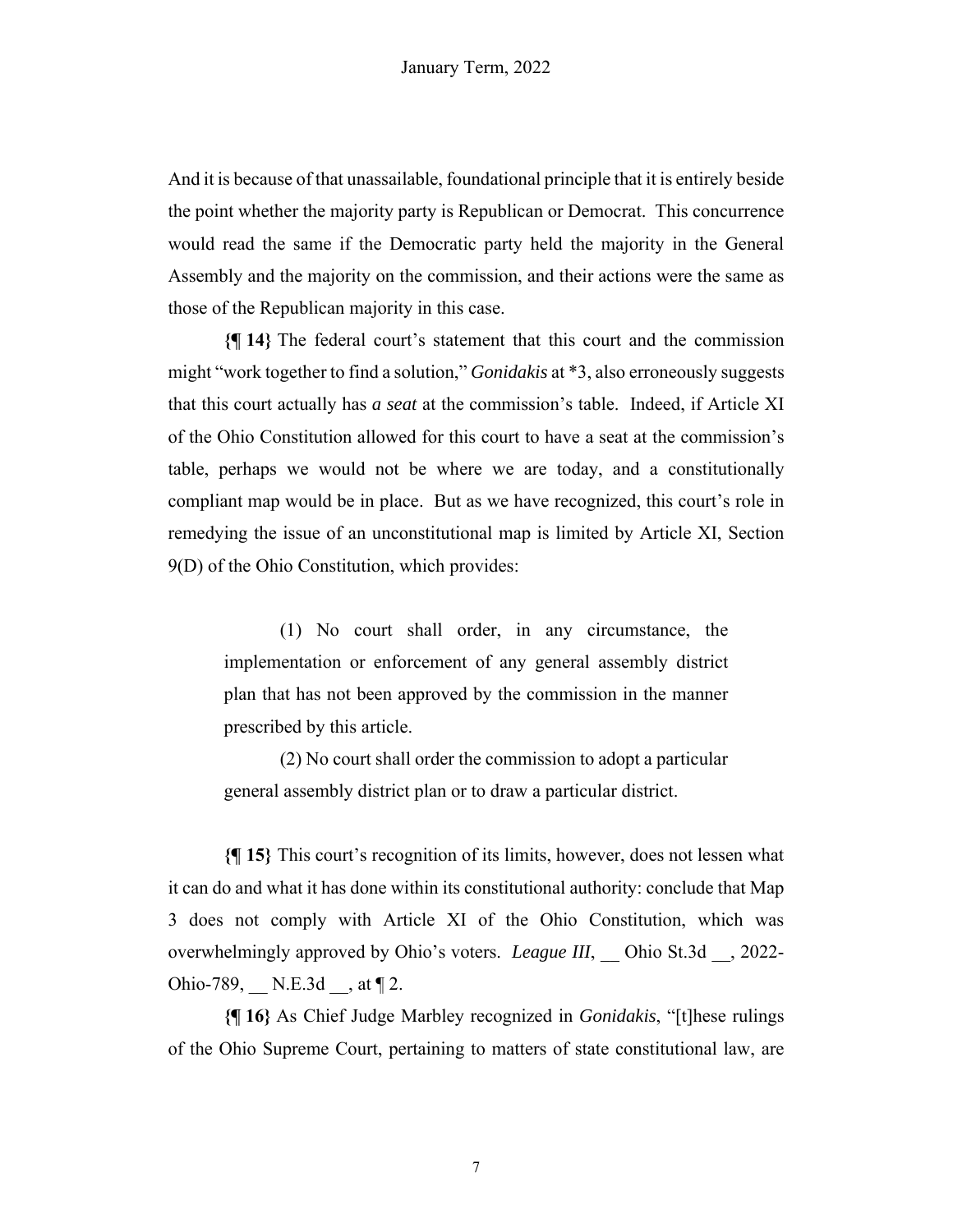controlling." *Id*. at \*33 (Marbley, C.J., concurring in part and dissenting from the remedy). The commission's refusal—*on four occasions*—to abide by this court's rulings has created a crisis that it has the ability to resolve. Yet, despite the federalcourt majority's feigned interest in "buy[ing] Ohio more time to both make a new map and find ways to shorten the implementation of that map," *id.* at \*25, it effectively instructed the Republican members of the commission that all they had to do to get their way was to wait out the clock until May 28—despite the valid order of this court ordering the commission to adopt an entirely new General Assembly–district plan that complies with the Ohio Constitution by May 6, *League of Women Voters of Ohio v. Ohio Redistricting Comm*., \_\_\_ Ohio St.3d \_\_\_, 2022- Ohio-1235, \_\_\_ N.E.3d \_\_\_, ¶ 78-79 ("*League IV*")*.* 

**{¶ 17}** In light of this court's limited role in the redistricting process, setting aside differences and working together is the responsibility of the commission members in upholding their oaths of office as elected officials—oaths that are taken not to ensure that one political party has a supermajority but to obey Ohio's Constitution.<sup>4</sup> Setting aside differences and working together is surely also what

<sup>4.</sup> This fact has been recognized by the commission. As summarized in *Gonidakis*:

In [*League of Women Voters of Ohio v. Ohio Redistricting Comm*., \_\_\_ Ohio St.3d \_\_\_, 2022-Ohio-65, \_\_\_ N.E.3d \_\_\_ ("*League I*")], with election-related deadlines already looming, the Ohio Supreme Court ruled that "the election cycle should not proceed with a General Assembly—district map that we have declared invalid." [Id. at] ¶ 136. Following the decision in [*League of Women Voters of Ohio v. Ohio Redistricting Comm*., \_\_\_Ohio St.3d \_\_\_, 2022-Ohio-342, \_\_\_ N.E.3d \_\_\_ ("*League II*")], and the commencement of this litigation, Attorney General Yost wrote in a letter to the General Assembly: "The federal court may not order the use of a map that was rejected by the Ohio Supreme Court, where the underlying provision of the state constitution has not been found to violate the federal constitution." (ECF No. 91-4 at 2 (Yost Letter of Feb. 22, 2022)). In filings with this Court, Secretary [of State Frank] LaRose has written: "[A]s a statewide elected official who swore an oath to obey Ohio's Constitution, the Secretary cannot agree to Plaintiffs' motion and ask this court to order the use of a Redistricting Plan [referring there to the third plan] that a majority of the Supreme Court of Ohio has ruled violates Article XI of the Ohio Constitution."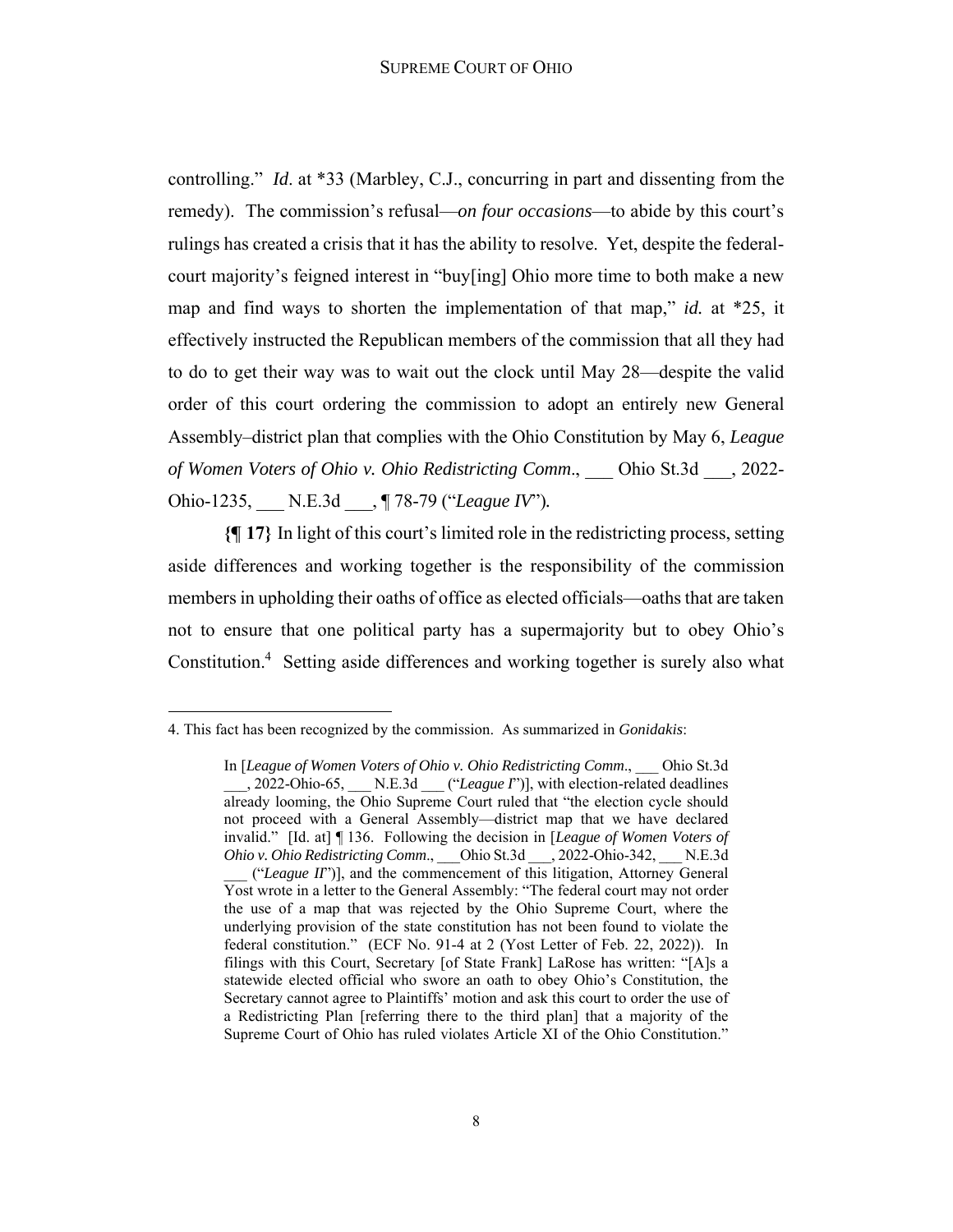Ohio's voters envisioned that *the commission members* would do in exercising their responsibilities as part of the commission.

**{¶ 18}** What was stated in a concurring opinion in *League of Women Voters of Ohio v. Ohio Redistricting Comm*., \_\_\_ Ohio St.3d \_\_\_, 2022-Ohio-65, \_\_\_ N.E.3d \_\_\_ ("*League I*"), has, for me, only been reaffirmed:

Despite proponents' and voters' best intentions for systemic government change in approving the ballot measure to amend the state Constitution in 2015, the evidence shows that the leaders of the majority party in Ohio's veto-proof gerrymandered legislature managed to create a plan through the new bipartisan (as opposed to independent) redistricting commission that would have the effect of extending their party's dominance in even more impactful ways than in 2011—giving their party a supermajority of the legislature for another four years—just by adopting the plan by a simple majority of the commission vote without bipartisan support. \* \* \*

The real takeaway from this four-year plan is that the Ohio Redistricting Commission should not be composed of people for whom the temptation may be too great to place political selfpreservation above selfless service, regardless of party affiliation. What is needed in Ohio is an independent redistricting commission.

<sup>(</sup>ECF No. 113 at 8). In his post-hearing brief, the Secretary made a similar acknowledgement with respect to the fourth plan. Despite noting its practical benefits "from the point of view of ease of elections administration," the Secretary wrote: "If the Supreme Court were to rule [as now it has] that the Fourth Plan violates Art. XI, then the Secretary, as a statewide official who swore an Oath to obey Ohio's Constitution, should no longer advocate for the adoption of the Fourth Plan." (ECF No. 164 at 7 & n.2).

<sup>(</sup>First three brackets added.) *Gonidakis*, 2022 WL 1175617, at \*33 (Marbley, C.J., concurring in part and dissenting from the remedy).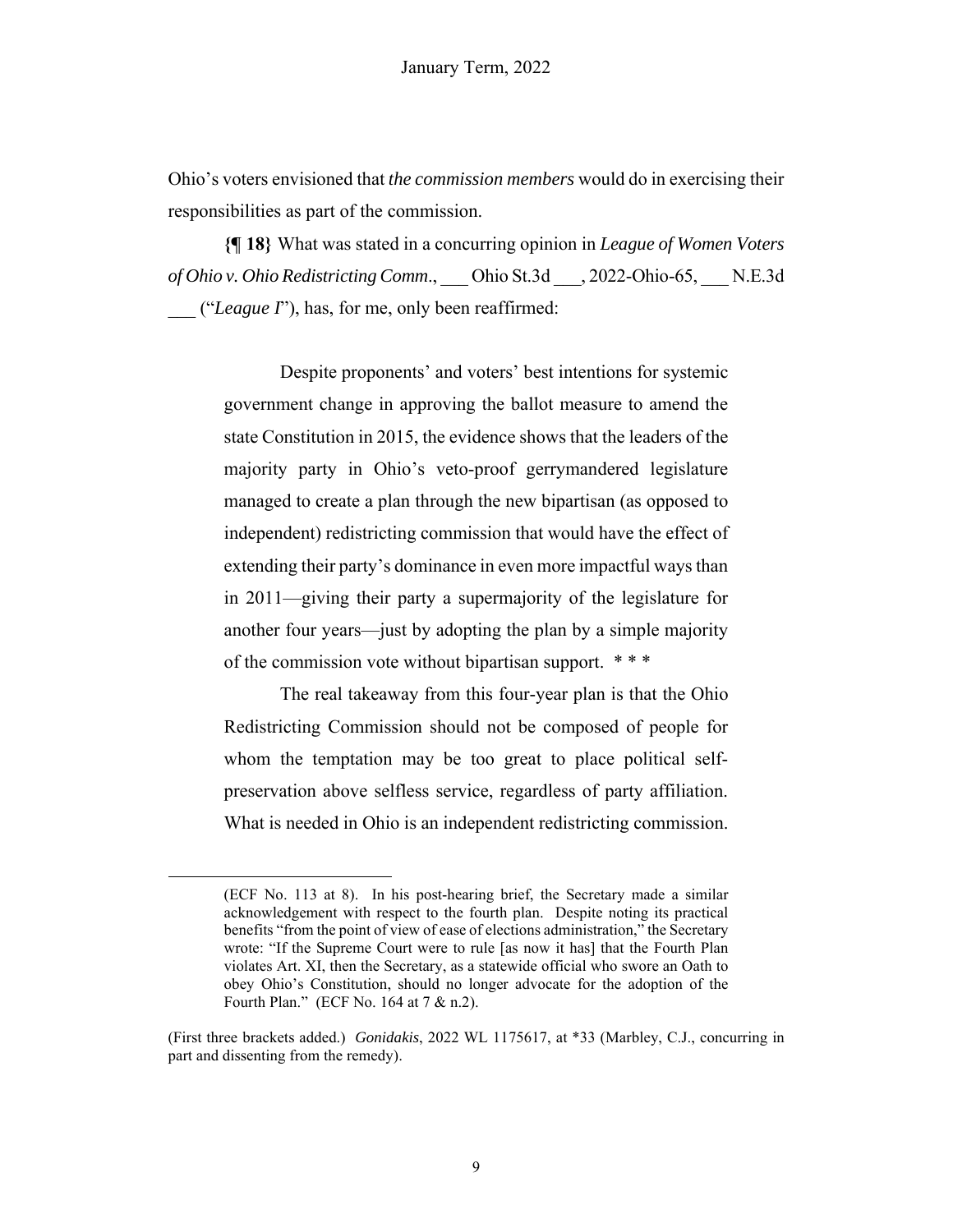Then, no matter who holds the pen, the district lines drawn will more likely be fair and reflect population changes of the state over tenyear swaths of time based on changes identified by the decennial United States Census.

### *Id.* at  $\P$  179-180 (Brunner, J., concurring).

**{¶ 19}** The latest actions by the commission make clear that without the federal court's April 20 opinion, there might have been a chance at getting Ohioans a fair map. The federal-court majority brushed off Chief Judge Marbley's supposition that the Republican members of the commission would "wait out the clock rather than work with the legislature and the Ohio Supreme Court to figure out a new map and, if necessary, a revised election timeline." *Gonidakis*, 2022 WL 1175617, at \*25, fn. 19. But as Chief Judge Marbley predicted, they did just that. On April 14, this court ordered the commission to draft and adopt an entirely new General Assembly–district plan and file it with the secretary of state no later than 9:00 a.m. on May 6. *League IV*, Ohio St.3d , 2022-Ohio-1235, N.E.3d , at ¶ 78-79. On April 16, the two Democratic members of the commission respondents Senator Vernon Sykes and House Minority Leader Allison Russo began sending letters to the other commission members requesting that the commission reengage the independent map drawers and reconvene as soon as possible. Senator Sykes has stated that Speaker of the House Robert Cupp, who was then a cochair of the commission, notified him that the Republican commission members would not agree to meet until after the federal court issued its decision in *Gonidakis*. Later, after the federal court issued its decision, the Republican commission members reportedly told Senator Sykes that they would not agree to meet until after the May 3 primary election. The commission did not meet until May 4—20 days after this court's opinion in *League IV*, 14 days after release of the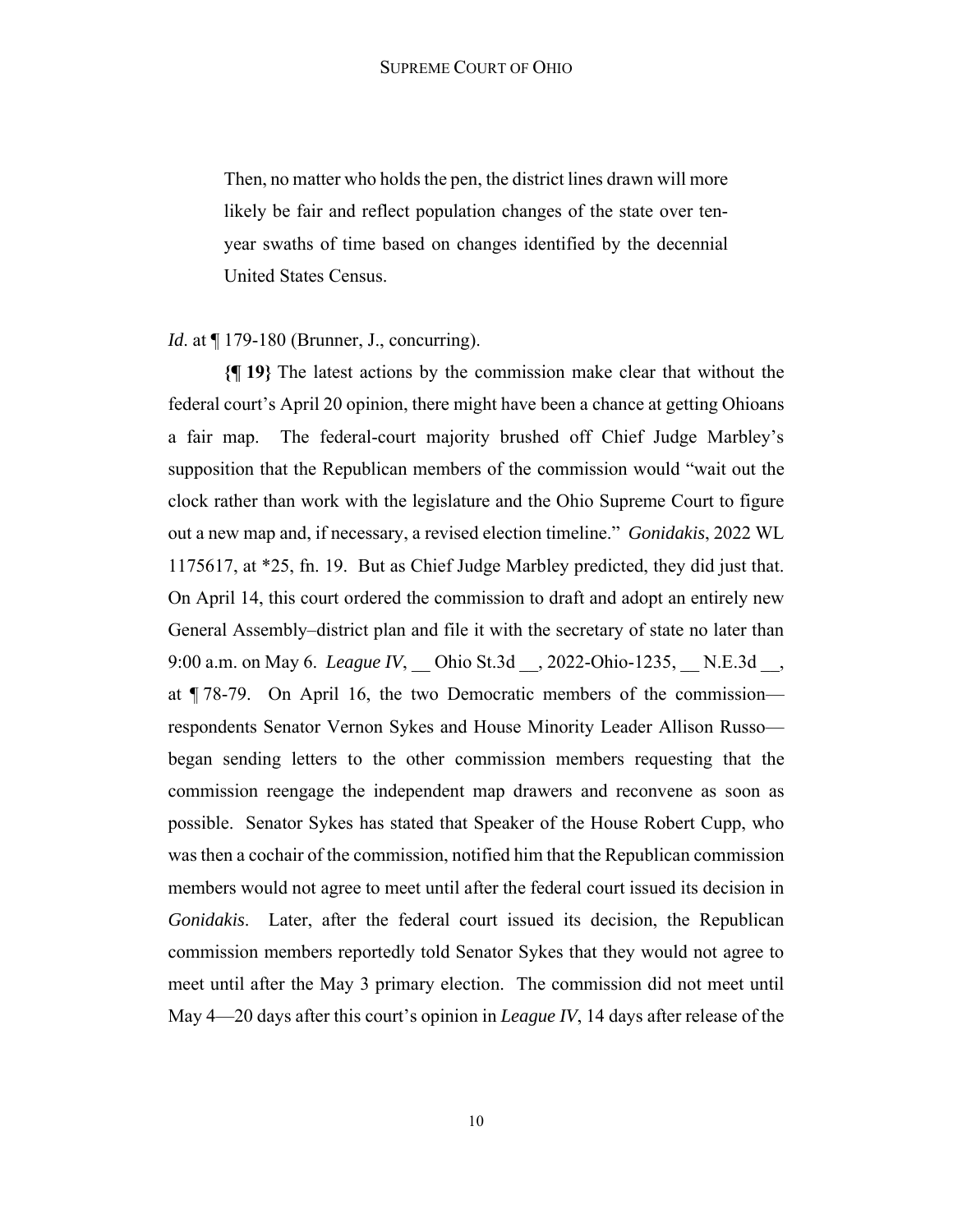federal court's decision, and *2 days before the commission's deadline to file a new General Assembly–district plan*.

**{¶ 20}** The Ohio Supreme Court and the Ohio Constitution should not be held hostage by a redistricting commission acting according to partisan directives and a legislature that has created a crisis due to its own inaction. Any threat to Ohioans' right to vote in this scenario stems entirely from the commission's repeated failures to comply with this court's rulings and the General Assembly's refusal to set a workable primary date. The remedy, then, should not be the approval of an unconstitutional map that rewards those who created the crisis to begin with. The remedy, instead, must be to craft a resolution of the manufactured crisis by those with the authority to do so—the commission and the legislature.

**{¶ 21}** Despite the deliberate intransigence of the supermajority party that has permeated these proceedings, I remind Ohioans that "the power rests at all times with the people," *Adams v. DeWine*, Ohio St.3d , 2022-Ohio-89, N.E.3d \_\_, ¶ 1. Those elected to office may be granted transitory authority to discharge their responsibilities under the Constitution and the laws of this state, but the citizens of Ohio retain the true power of self-governance. *Id*.

**{¶ 22}** Having witnessed the ways in which constitutional reforms may be frustrated by hyper-partisanship and the power of inertia, Ohioans have the power to change those dynamics. That opportunity must not be squandered.

 $\frac{1}{2}$ 

DONNELLY, J., concurs in the foregoing opinion.

#### **KENNEDY, J., dissenting.**

**{¶ 23}** We stand now in late May, looking back at a General Assembly– primary election that never was. From that result, it would be easy to say that the General Assembly–redistricting process instituted by Article XI of the Ohio Constitution just does not work and to blame respondent Ohio Redistricting Commission or individual members of the commission. But what happened in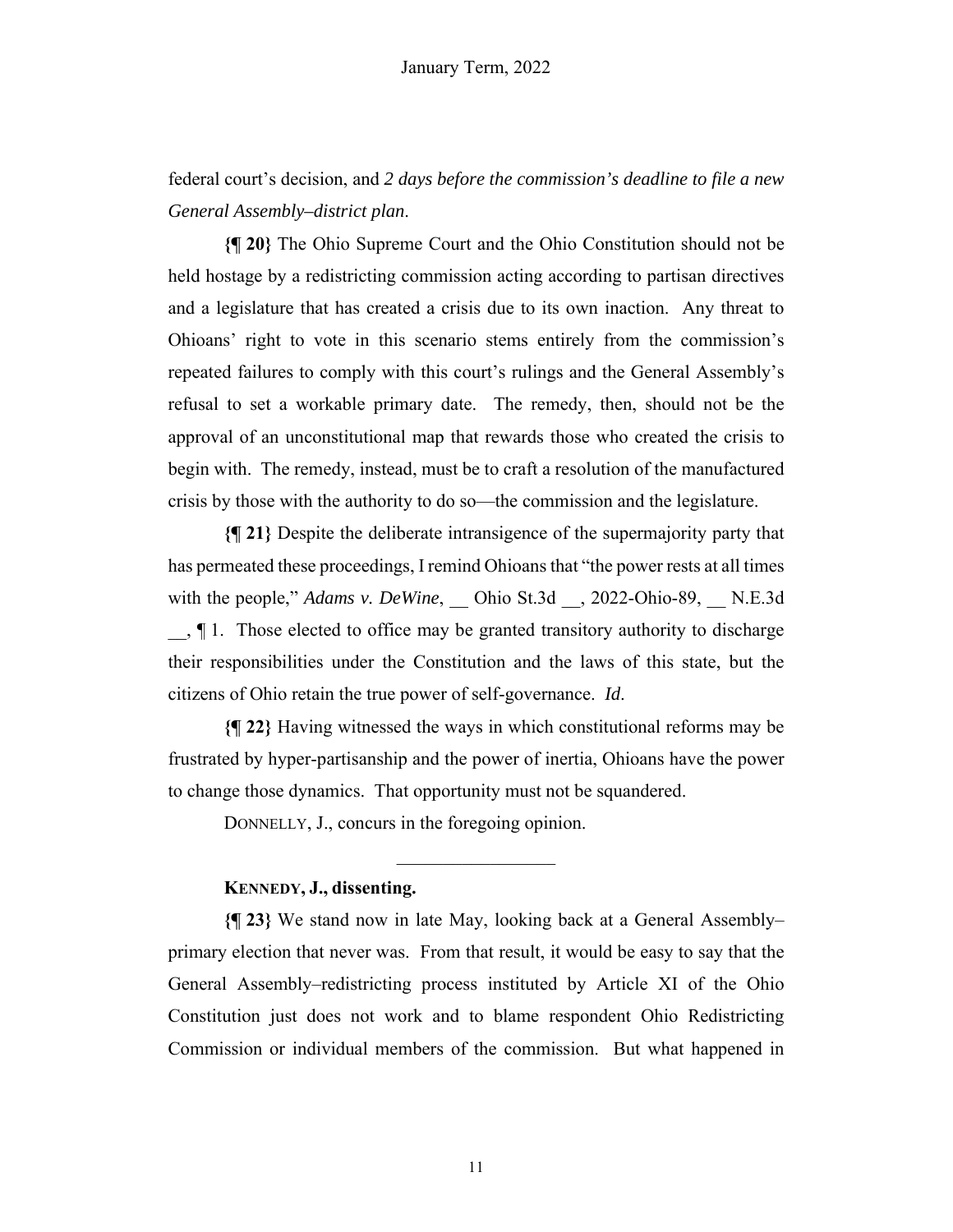these cases has little to do with the redistricting system that Ohioans voted for in 2015. This redistricting process was highjacked by a majority of this court—a majority that chose to ignore this court's constitutional role, unmoor itself from the plain language of the Ohio Constitution, and name itself the final arbiter of electoral fairness, including how Democratic-leaning a legislative seat must be to be chalked up as a Democratic win, even though that is not a requirement of Article XI.

**{¶ 24}** The majority here blames the commission. But Article XI includes an impasse procedure—a solution for when intransigent factions within the commission cannot agree on a bipartisan plan. *See* Ohio Constitution, Article XI, Section 8. There is a political price to pay in that instance—a plan that the commission passes by a partisan vote remains in effect for only two election cycles, not for five election cycles as district plans have historically stood. *See* Section  $8(C)(1)(a)$ .

**{¶ 25}** But there is no solution in Article XI for when a majority of this court expands the court's limited role and ignores the Constitution's plain language. The Constitution assigns this court the role of determining whether the objective linedrawing rules in Article XI, Sections 2, 3, 4, 5 and 7 have been followed. The majority, however, has assigned itself an all-powerful role as a super-commission with veto power over an adopted plan and the authority to rewrite the Ohio Constitution. The people of Ohio should be forgiven for not seeing that result coming—it is hard to see what is not there. Article XI does not contemplate this court's taking on the role that it has, and therefore, there is no procedure for when an errant court reaches an impasse with the commission. There is only impasse after impasse after impasse. That is where we are today.

**{¶ 26}** Article XI established an easy-to-understand process. It controls who draws a General Assembly–district plan, establishes subjective and objective map-drawing requirements, prescribes the length of time a district plan may last, and authorizes but limits judicial review of an adopted plan. For a more detailed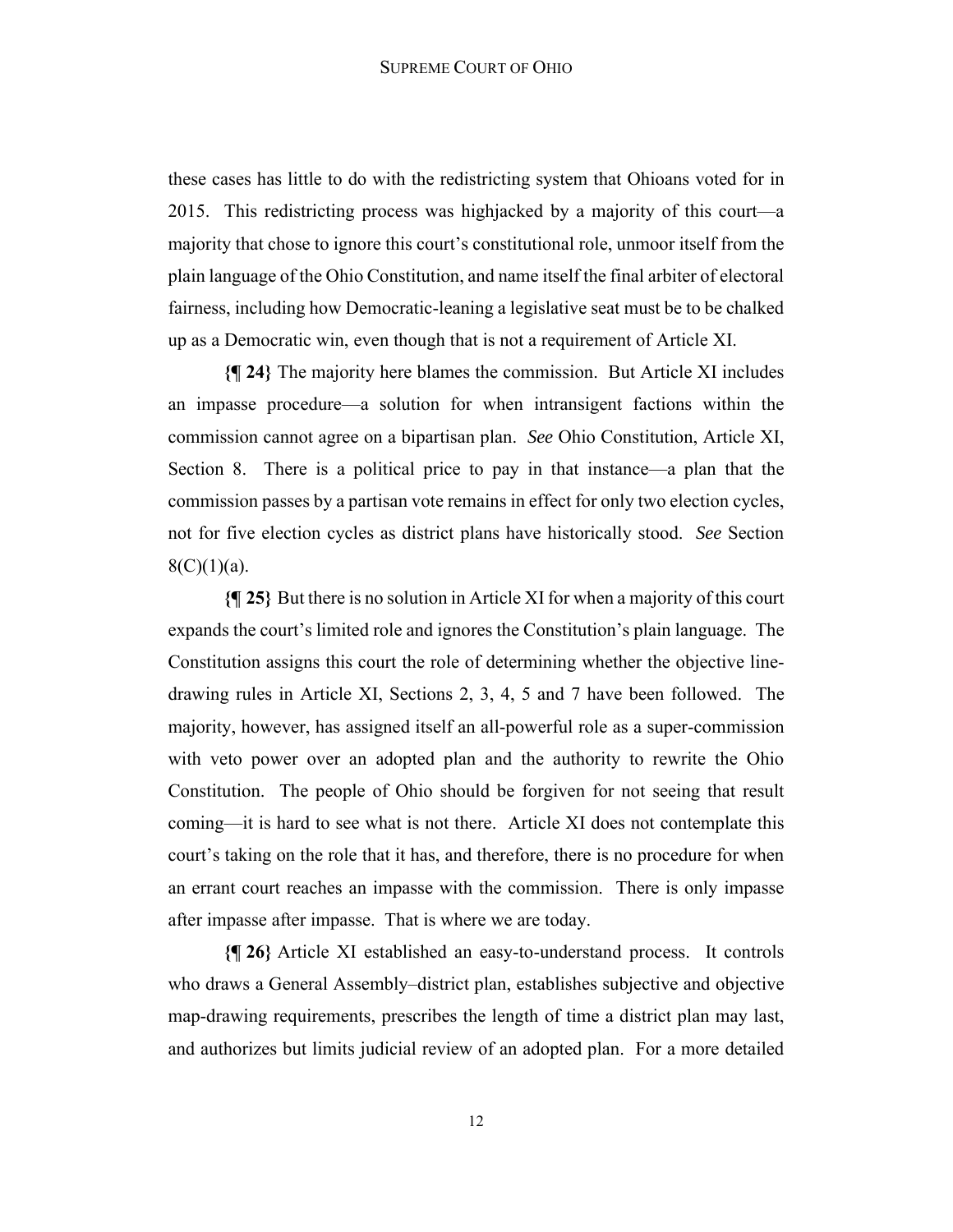analysis of those provisions, see *League of Women Voters of Ohio v. Ohio Redistricting Comm*., \_\_\_ Ohio St.3d \_\_\_, 2022-Ohio-65, \_\_\_ N.E.3d \_\_\_, ¶ 193- 200 (Kennedy, J., dissenting).

**{¶ 27}** Article XI, Section 1 establishes the redistricting commission and provides the procedures that the commission must follow. The objective mapdrawing requirements that the commission *shall* apply are contained in Sections 2, 3, 4, 5, and 7. Section 2 establishes the number of legislators per district. Section 3 sets forth the population and line-drawing rules for all districts and the composition and numbering of House of Representatives districts, and Section 4 prescribes the composition and numbering of Senate districts. Section 5 regulates district boundaries for senators who have unexpired terms, and Section 7 establishes the governmental-unit boundaries to be used.

**{¶ 28}** Section 6 contains subjective criteria that the commission "shall attempt" to apply. The requirements of Section 6 relating to an attempt to create proportional districts and districts that do not primarily favor a political party are examples of these subjective criteria.

**{¶ 29}** A General Assembly–district plan remains in place for ten years if it is adopted by a bipartisan vote that includes at least two members from each of the two largest political parties, unless it is invalidated by this court or a federal court. Article XI, Sections  $1(B)(3)$ ,  $3(A)$ , and  $8(B)$ . Section 8 provides an impasse procedure: when the commission fails to adopt a plan by a bipartisan vote, it may adopt a plan that lasts only four years by a simple majority vote. In that situation, in the intervening four years before a new map is drawn, elections will occur, and the outcomes of the elections may change who sits on the redistricting commission.

**{¶ 30}** A district plan may be challenged in this court, but our authority to review the plan is limited. Section 9(D)(3) requires a predicate violation of the objective map- drawing requirements of Section 2, 3, 4, 5, or 7 before this court may invalidate a plan. The determination whether a plan is invalid or may be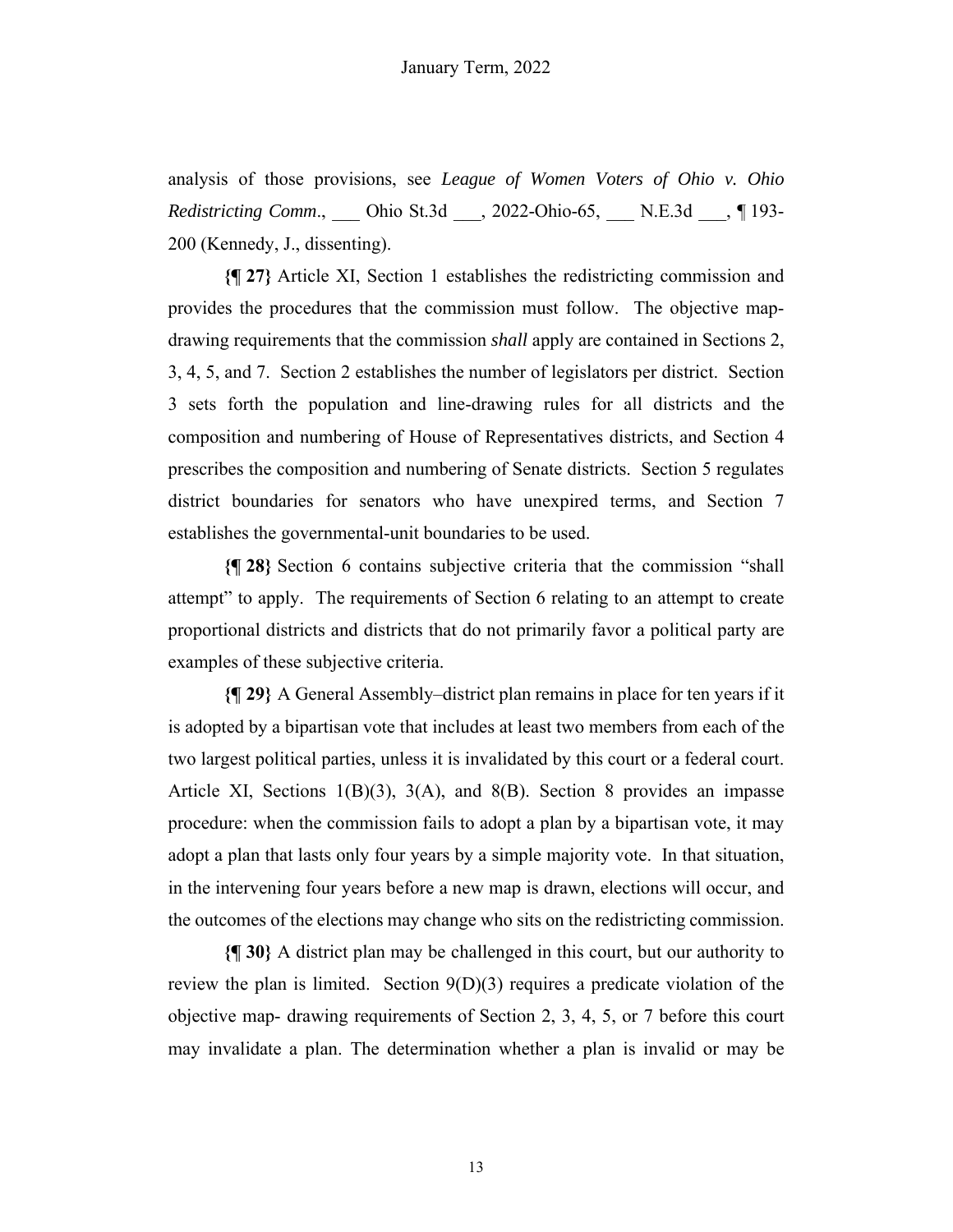amended by the commission depends on whether the violation or violations of Section 2, 3, 4, 5, or 7 are isolated, Section 9(D)(3)(a), more widespread, Section  $9(D)(3)(b)$ , or significant and material, Section  $9(D)(3)(c)$ .

**{¶ 31}** The entire General Assembly–redistricting process is displayed in the following flowchart:

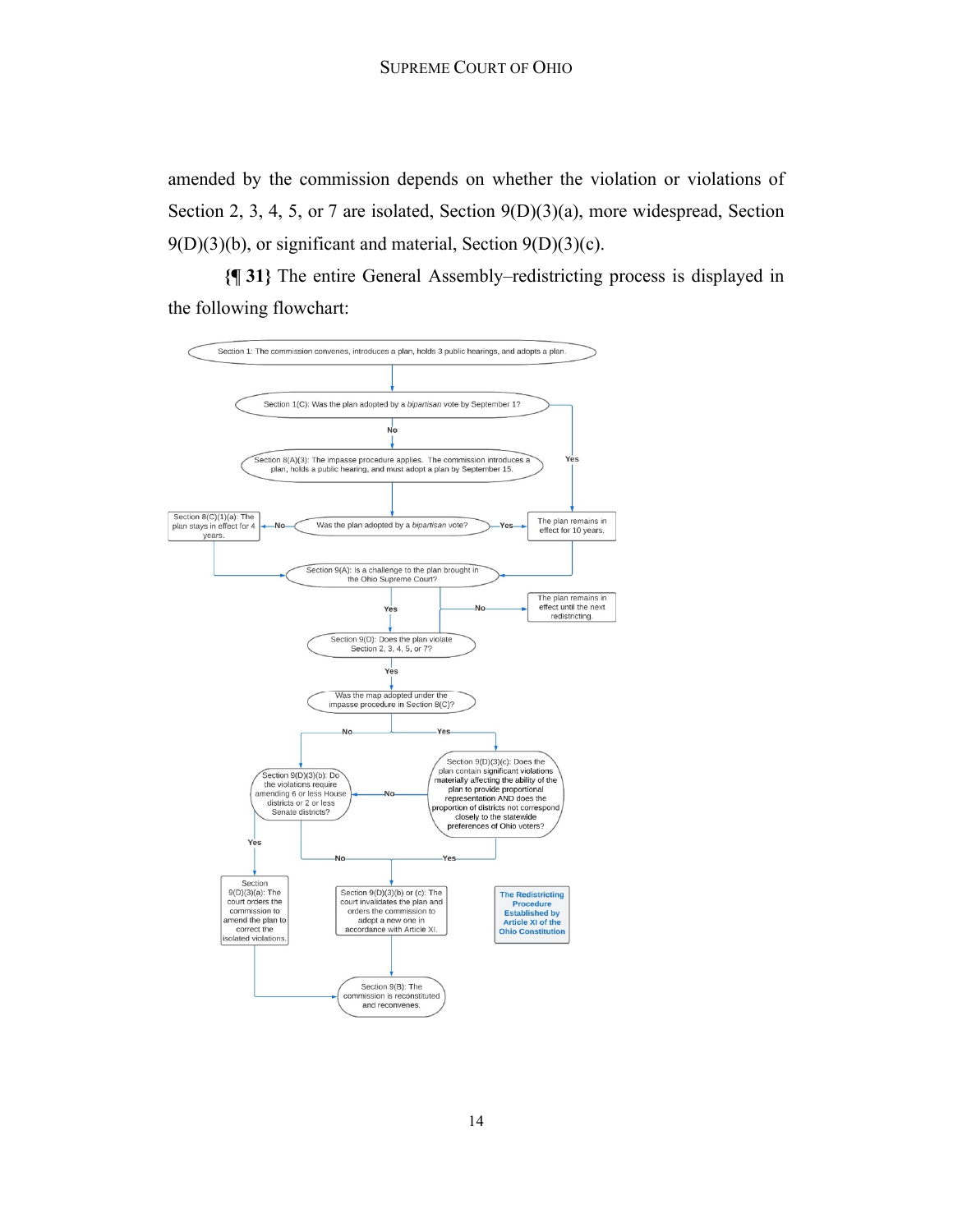**{¶ 32}** As in *League of Women Voters of Ohio v. Ohio Redistricting Comm*., Ohio St.3d  $\qquad$ , 2022-Ohio-789, N.E.3d ("*League III*"), no party here argues that the district plan the commission adopted on February 24, 2022—i.e., the plan that the majority held to be unconstitutional in *League III* (hereinafter, "Map 3")—violates any of the objective map-drawing rules contained in Article XI, Section 2, 3, 4, 5, or 7, so this court has no authority to declare the plan unconstitutional. In *League III*, the majority read Article XI, Section 9 as allowing this court to consider whether the commission had violated Section 6, *League III* at ¶ 35—but nothing in Section 9 gives this court that authority. And the majority in that case found a supposed violation of Section 6 in declaring Map 3 unconstitutional. Today, the majority again declares that map unconstitutional, following its readoption. But the majority was wrong in *League III*, and it is wrong again today.

**{¶ 33}** The majority's role in this electoral chaos is based on its interpretation of the factors listed in Article XI, Section 6 as being mandatory. But Article XI creates a distinct difference between factors the commission *should consider* and factors the commission *must follow*. It makes that distinction clear in at least two ways. First, in regard to the factors in Section 6, the commission is told that it shall *attempt* to comply with those considerations. With respect to Sections 2, 3, 4, 5, and 7, the language contains no equivocation. For example:

- "Each house of representatives district *shall* be entitled to a single representative in each general assembly. Each senate district *shall* be entitled to a single senator in each general assembly." (Emphasis added.) Section 2.
- "Every general assembly district shall be composed of contiguous territory, and the boundary of each district *shall* be a single nonintersecting continuous line." (Emphasis added.) Section 3(B)(3).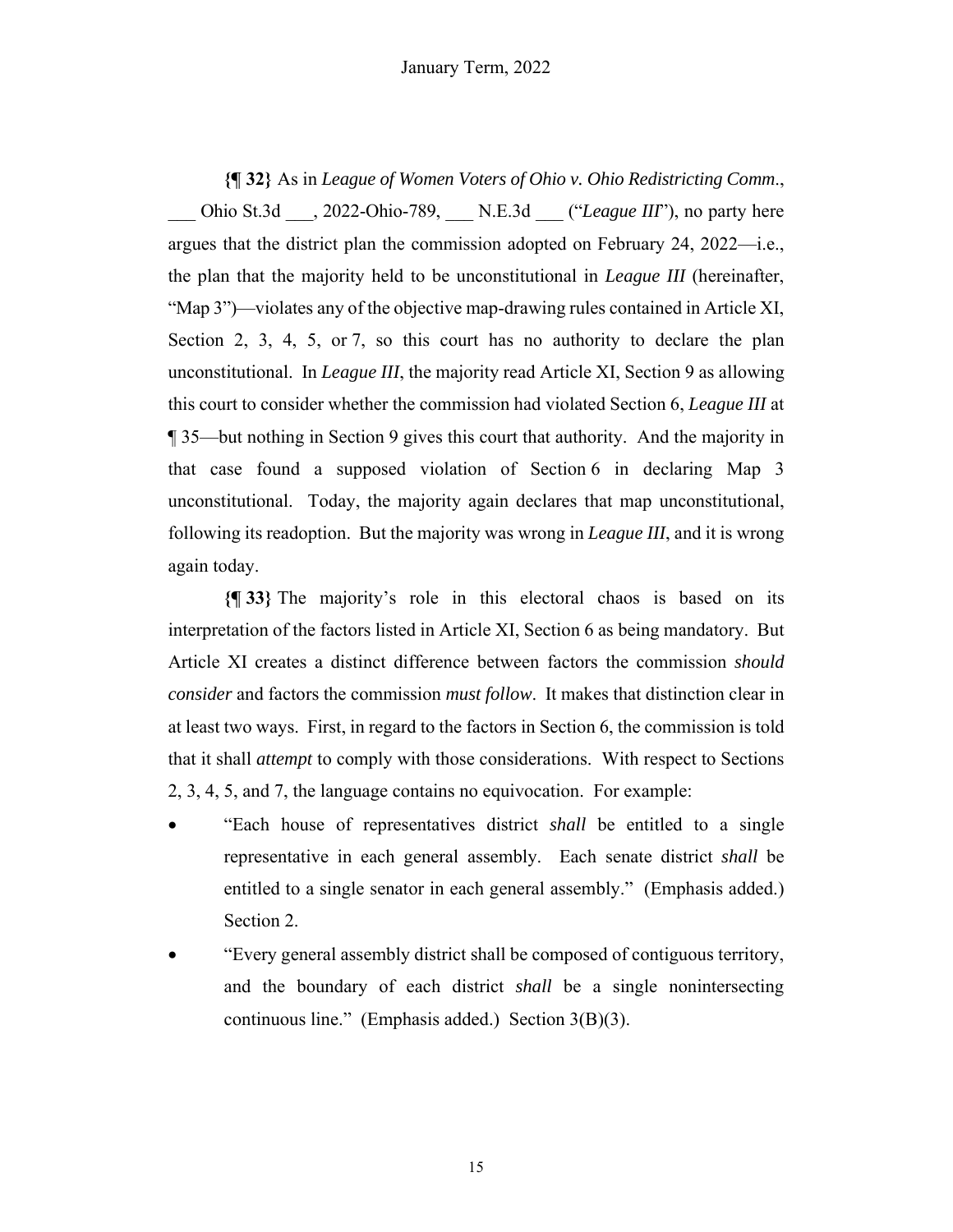- "Counties having less than one senate ratio of representation, but at least one house of representatives ratio of representation, *shall* be part of only one senate district." (Emphasis added.) Section 4(B)(2).
- "If more than one senator whose term will not so expire would represent the same district by following the provisions of this section, the plan *shall*  designate which senator shall represent the district and *shall* designate which district the other senator or senators shall represent for the balance of their term or terms." (Emphasis added.) Section 5.
- "Notwithstanding the fact that boundaries of counties, municipal corporations, and townships within a district may be changed, district boundaries *shall* be created by using the boundaries of counties, municipal corporations, and townships as they exist at the time of the federal decennial census on which the redistricting is based, or, if unavailable, on such other basis as the general assembly has directed." (Emphasis added.) Section 7.

**{¶ 34}** The second way that Article XI distinguishes between what is mandatory and what is not is in the authority it gives this court. Section  $9(D)(3)$ states that if this court "determines that a general assembly district plan adopted by the commission does not comply with the requirements of Section 2, 3, 4, 5, or 7 of [Article XI]," then certain remedies are available, including ordering the commission to adopt a new General Assembly–district plan. The fact that ordering full compliance with Section 6 is conspicuously absent from this court's constitutionally outlined authority cements the fact that the criteria of Section 6 are nonmandatory.

**{¶ 35}** Does the majority ever wonder how we got to this place of impasse? Does the majority wonder what part of the districting process passed by the people of Ohio in 2015 did not work the way it was designed? Did the people account for partisanship? Yes, they required bipartisanship in order to pass a ten-year plan. *See* Section 1(B)(3). Anything less than bipartisanship would yield a four-year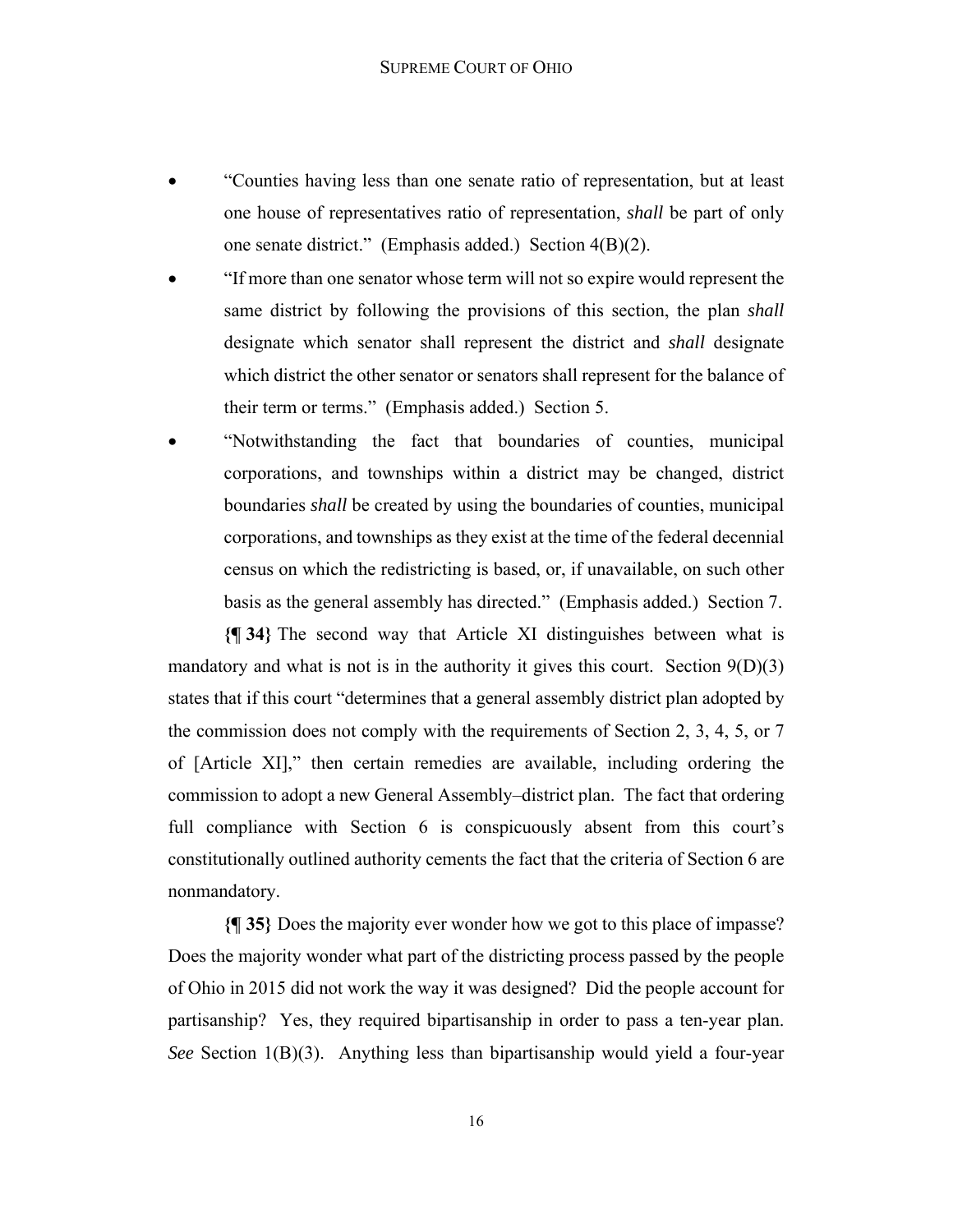plan. *See* Section  $8(C)(1)(a)$ . Did they account for impasse among the commission members? Yes, they resolved it with the possibility of a four-year plan and instituted rules for when such a plan expires. *See* Section 8(C)(1)(b). Did the people account for controlling gerrymandering? Yes, they limited the number of times a political subdivision could be split, established rules requiring that districts consist of contiguous political subdivisions, and made the population in each district essentially equal. *See* Section 3. Did the people ensure that the linedrawing rules would be met? Yes, they gave this court authority to resolve disputes over whether the rules established to prevent gerrymandering were followed. *See* Section 9(D).

**{¶ 36}** And did the people give this court the power to overturn district plans for a standalone violation of Section 6's undefined and advisory criteria for compactness, proportionality, and limited partisan intent? No. That purported power, which the majority claims in reaching its decision, is not in the plain language of Article XI. The federal court reviewing these cases agrees that the majority's claim of that power is not rooted in the language of the Ohio Constitution: "[T]he Commission's maps were rejected under a strict proportionality test that cannot easily be found in the text of Ohio's Constitution." *Gonidakis v. LaRose*, S.D.Ohio No. 2:22-cv-0773, 2022 WL 1175617, \*27 (Apr. 20, 2022). But the majority simply declares that the authority exists.

**{¶ 37}** Does the majority ever wonder whether its claim of that power is why the map-drawing process has broken down, i.e., whether its exercise of power that is not explicitly given to it but that it has claimed has led us to the place where we are? This court's power is limited to what is enumerated in the Ohio Constitution. That which is not enumerated is not a power that belongs to us*. See League III*, \_\_\_ Ohio St.3d \_\_\_, 2022-Ohio-789, \_\_\_ N.E.3d \_\_\_, at *¶* 136 (Kennedy and DeWine, JJ., dissenting).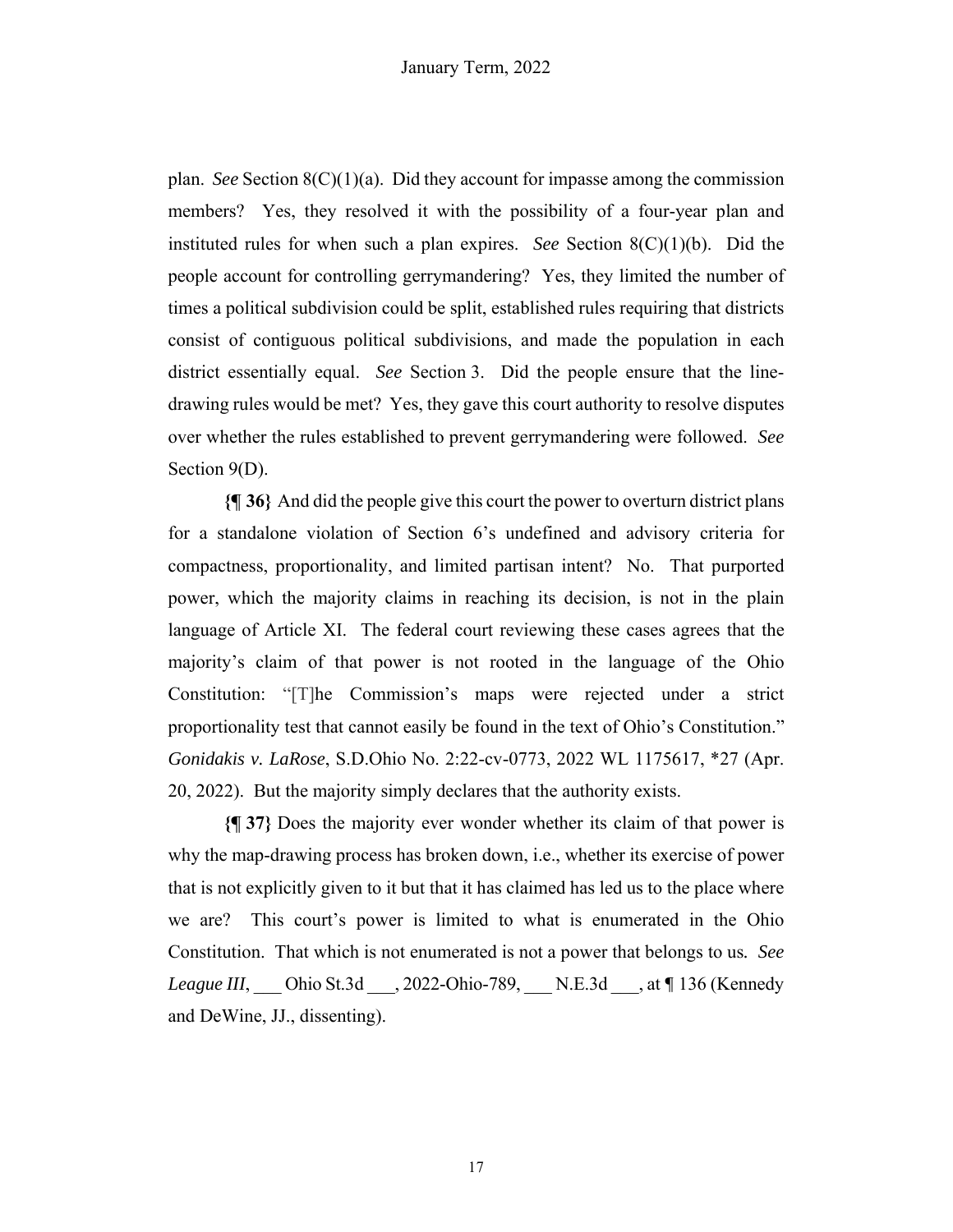#### SUPREME COURT OF OHIO

**{¶ 38}** The people of Ohio need look no further than this court for the sole cause of the debacle of the missing primary. We had a limited role to review the objective map-drawing requirements set forth in Article XI, Sections 2, 3, 4, 5, and 7. The majority's purposeful misreading of Section 9 is the root cause of the issue. Only one entity in the redistricting process has failed to maintain its constitutionally defined place: this court. Instead of adhering to the words of the Constitution, the majority has unmoored itself from the Constitution to achieve a particular outcome. It is apparent in the words of the concurring opinion. The concurrence despises the supermajority of Republicans in the General Assembly and has sought to break it up through this series of cases. The redistricting process is always political. The people ratified Article XI and in doing so assigned this court a limited role in the process.

**{¶ 39}** The concurrence points fingers. It blames individual members of the commission and takes specific aim at respondent President of the Senate Matt Huffman, who was not even a member of the commission when Map 3 was readopted. He removed himself from the latest proceedings and appointed another senator in his place. Perhaps he appointed the other senator because he knew of the majority's contempt for him, as set forth in *League of Women Voters of Ohio v. Ohio Redistricting Comm*., \_\_\_ Ohio St.3d \_\_\_, 2022-Ohio-1235, \_\_\_ N.E.3d \_\_\_, *¶* 12- 27.

**{¶ 40}** The concurrence accuses the commission's majority of "a stunning rebuke of the rule of law." Concurring opinion, ¶ 10. But the majority in these cases is the body that rebuked the rule of law. The concurrence forgets that because of this extended redistricting process, for which it is responsible, this court is no longer the only court weighing in on Ohio's redistricting plan. Is it truly stunning that the commission would readopt a district plan that a federal court has already deemed worthy of establishing legislative districts?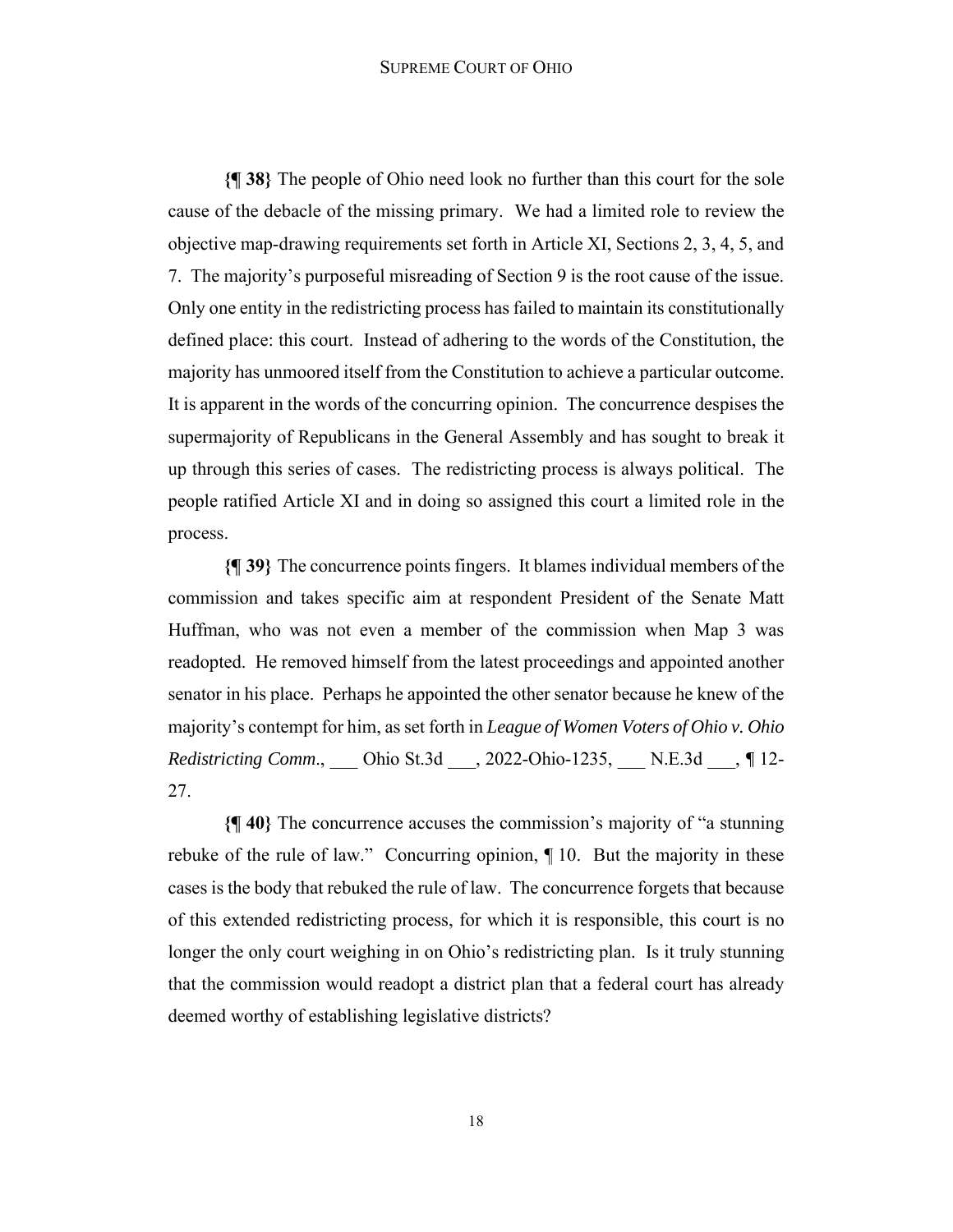**{¶ 41}** The concurrence reveals the actual motivation behind the majority's continuous invalidation of the commission's General Assembly–district plans, stating, "The Republican dominance of the General Assembly gave rise to a telling boast by President of the Senate Matt Huffman: 'We kind of do what we want.' *" Id.* at ¶ 13, quoting Staver, *Who's Matt Huffman? The Lima man running the show at the Ohio Statehouse*, The Columbus Dispatch, https://www.dispatch.com /story/news/2022/05/19/meet-matt-huffman-the-lima-republican-who-runs-ohio /7269099001/ (accessed May 23, 2022). So the concurrence must demonize Senate President Huffman, and the majority must demolish the Republican dominance of the General Assembly, so that the elected representatives of the people cannot control the legislation that is passed in this state. In my view, the concurrence urges Ohio's citizens to stop voting for Republicans and to go out and gather petition signatures calling for an independent redistricting commission.

**{¶ 42}** The majority concludes by setting another artificial, arbitrary deadline for a new district plan that it has no power to set while again retaining jurisdiction that it has no power to retain. By the time the majority opinion is released, the commission will have about eight days in which to create a new district plan. To what end? By that time, the primary election will be set and the districts divided according to Map 3. Any new plan passed by June 3 would not be used for a General Assembly election until 2024. A new plan passed during the pendency of a primary election could only sow confusion. Why limit the commission to an eight-day negotiation process? Can the majority not bear to be out of the limelight for much longer than that?

**{¶ 43}** Because no party claims that the district plan at issue violates the requirements of Article XI, Section 2, 3, 4, 5, or 7 of the Ohio Constitution, this court lacks any authority to declare it unconstitutional. I dissent.

DEWINE, J., concurs in the foregoing opinion.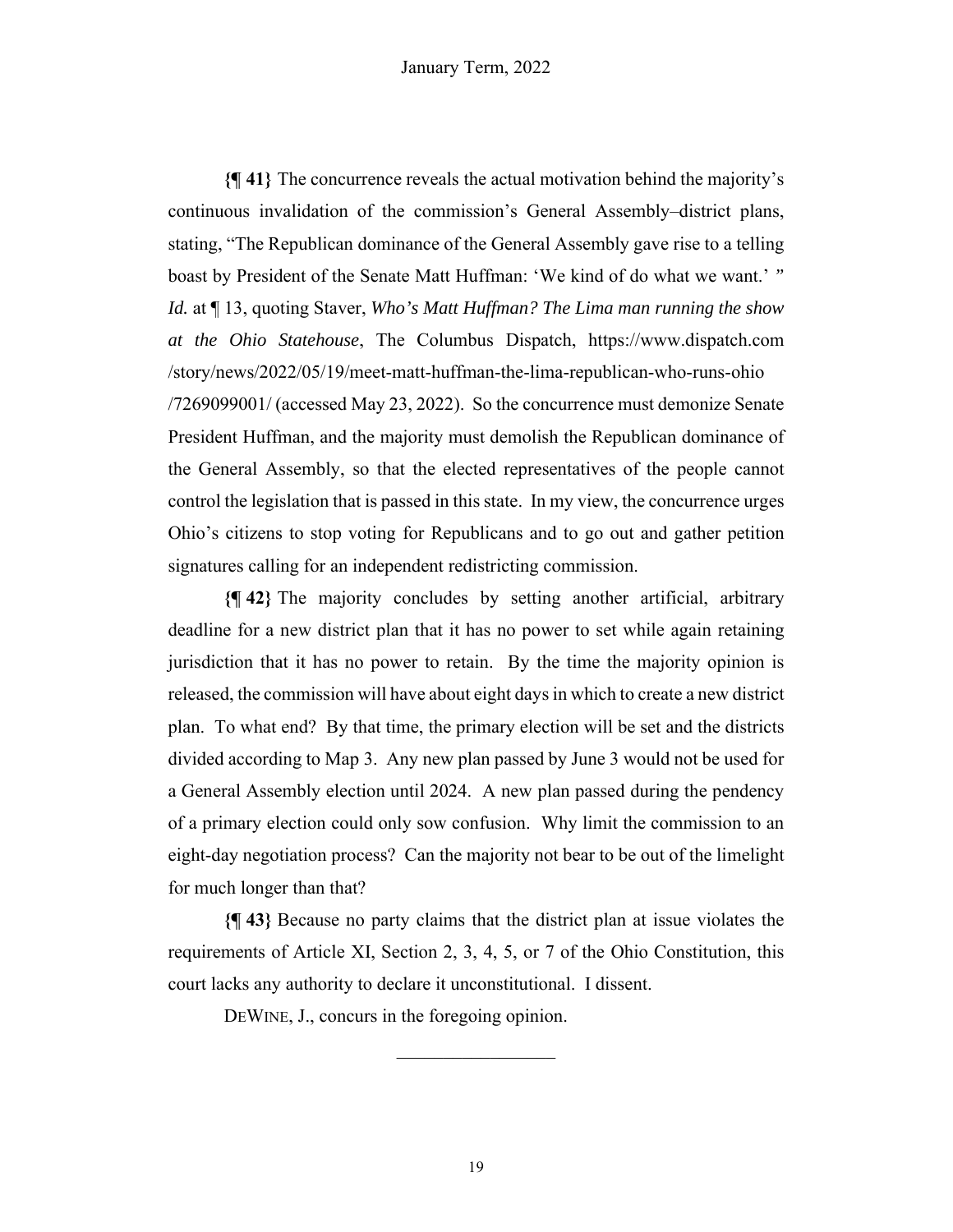# **FISCHER, J., dissenting.**

**{¶ 44}** I respectfully dissent.

**{¶ 45}** As I have explained previously, these cases are governed by the impasse procedures set forth in Article XI, Section 8 of the Ohio Constitution. *See League of Women Voters of Ohio v. Ohio Redistricting Comm.*, \_\_\_ Ohio St.3d \_\_\_, 2022-Ohio-65, \_\_\_ N.E.3d \_\_\_, ¶ 280 ("*League I*") (Fischer, J., dissenting); *League of Women Voters of Ohio v. Ohio Redistricting Comm.*, \_\_\_ Ohio St.3d \_\_\_, 2022- Ohio-342, N.E.3d , ¶ 150-152 ("*League II*") (Fischer, J., dissenting); *League of Women Voters of Ohio v. Ohio Redistricting Comm.*, \_\_\_ Ohio St.3d \_\_\_, 2022-Ohio-789, N.E.3d , ¶ 195 ("League III") (Fischer, J., dissenting); *League of Women Voters of Ohio v. Ohio Redistricting Comm.*, \_\_\_ Ohio St.3d \_\_\_, 2022-Ohio-1235, \_\_\_ N.E.3d \_\_\_, ¶ 109 ("*League IV*") (Fischer, J., dissenting). That issue is undisputed and forms the foundational basis for all three lawsuits, as each of the original complaints in these cases refers to that same provision. *League I* at ¶ 280.

**{¶ 46}** From the start of these cases, all allegedly brought under Section 8's impasse procedure, I have emphasized that the plain language of Article XI, Section  $8(C)(1)(a)$  precludes this court from reviewing a four-year district plan adopted pursuant to the Section 8 impasse procedures. *League I* at ¶ 314 (Fischer, J., dissenting). Accordingly, this court has never had the constitutional authority to review the plans that have been presented throughout this litigation. In *League IV*, I stated that "it is this subversion of the wording of Article XI that is the reason the majority opinion today continues to create more and more problems for Ohio." *Id.* at ¶ 110 (Fischer, J., dissenting). Today's majority opinion only exacerbates those problems.

**{¶ 47}** Today's majority opinion acknowledges the escalating problems facing this state, all resulting from the majority opinion's flawed constitutional interpretation. *See* majority opinion, ¶ 2. As the majority opinion notes, the latest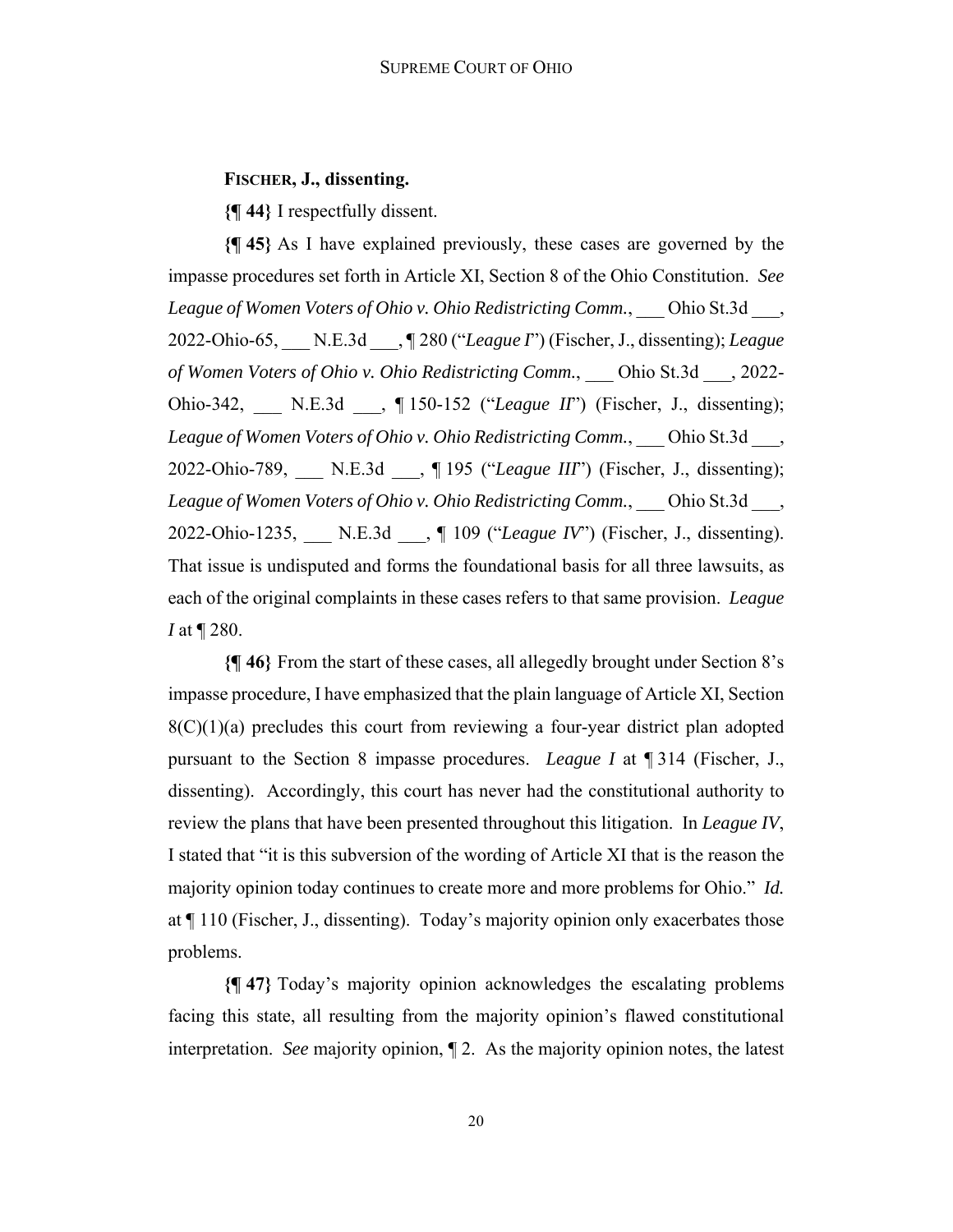wrinkle in these cases is that respondent Ohio Redistricting Commission has purported to limit the effectiveness of the newest plan to only the 2022 election, which, as the majority opinion correctly recognizes, the commission has no authority to do. *Id.* at ¶ 5; *see also* Article XI of the Ohio Constitution.

**{¶ 48}** But this is only one problem among many. Most significantly, a federal court has now stepped into this court's self-created redistricting mess, and Ohioans will in all likelihood be voting for state representatives in a special election imposed on this state by a panel of federal judges. As I have stated before, I wish this were not the case. *League IV* at ¶ 114 (Fischer, J., dissenting). By not following the text of Article XI, Section 8, the majority opinions in these cases have effectively handed Ohio's authority over its own elections to a federal three-judge panel—a panel that Ohioans did not select. This development is contrary to the will of Ohioans who, in enacting Article XI, mandated that redistricting be conducted by a commission comprised of Ohio's elected officials who are directly accountable to the people of Ohio. These, and many other problems, have been created and continue as a result of the majority opinions' continuing disregard for the text of the Ohio Constitution.

**{¶ 49}** Today's majority opinion continues the pattern of first reviewing a General Assembly–district plan without the constitutional authority to do so and then, also without the constitutional authority to do so, ordering the commission to act in a certain way and on a specific schedule. Today's majority opinion does not cite any authority to support its various orders to the commission. Starting with *League I*, this court has retained jurisdiction over these cases through its majority opinions, which have ordered the commission to act in certain ways and within certain specified time frames, without relying on any Ohio constitutional authority under which this court may issue such orders. *See League I*, Ohio St.3d, 2022-Ohio-65, \_\_\_ N.E.3d \_\_\_, at ¶ 139; *League II*, \_\_\_ Ohio St.3d \_\_\_, 2022- Ohio-342, \_\_\_ N.E.3d \_\_\_, at ¶ 68; *League III*, \_\_\_ Ohio St.3d \_\_\_, 2022-Ohio-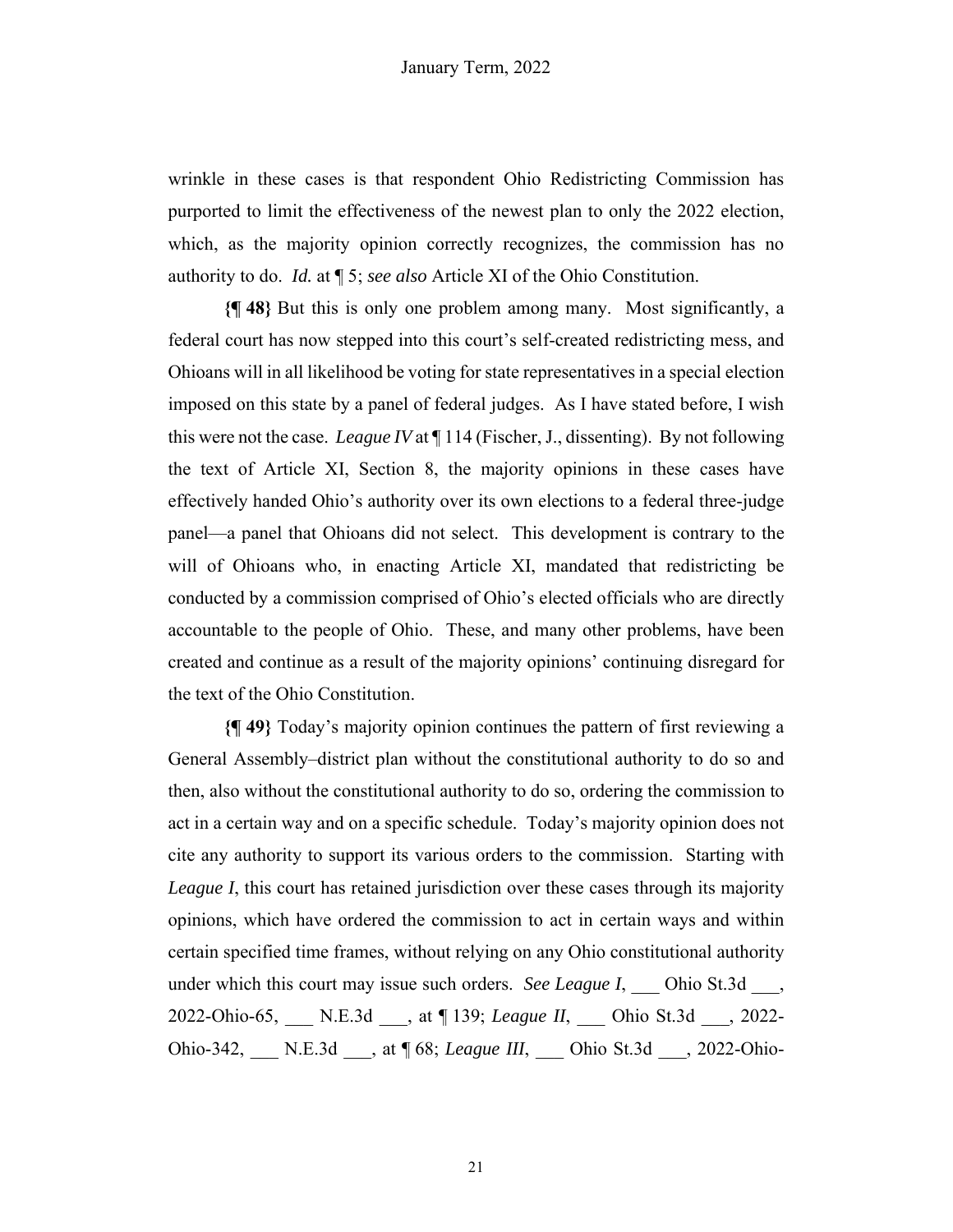789, \_\_\_ N.E.3d \_\_\_, at ¶ 44-45; *League IV*, \_\_\_ Ohio St.3d \_\_\_, 2022-Ohio-1235, N.E.3d  $\ldots$ , at ¶ 78-79. This is because there is no such authority to do so under Article XI of the Ohio Constitution.

**{¶ 50}** Under Article XI, Section 9, this court's authority is limited to, at most, "order[ing] the commission to adopt a new general assembly district plan in accordance with [Article XI]." Article XI, Section 9(D)(3)(b) and (c). This court is not authorized to order the commission to adopt any particular plan. Article XI, Section 9(D)(2). The majority opinions in *League II*, *League III*, *League IV*, and herein have ordered an "entirely new" plan. *League II* at ¶ 67; *League III* at ¶ 44; *League IV* at  $\sqrt{78}$ ; majority opinion at  $\sqrt{5}$ . This court has no constitutional authority to order an "entirely" new plan, just a "new" plan.

**{¶ 51}** Moreover, the commission's task is a legislative one, as acknowledged by the majority opinion in *League I*. *Id.* at ¶ 76. It is fundamental that, in order to preserve the integrity of the legislative function, this court must refuse to interfere in the legislature's—or any similar legislative body's—exercise of the legislative prerogative. *See Cent. Ohio Transit Auth. v. Transport Workers Union of Am., Local 208*, 37 Ohio St.3d 56, 62, 524 N.E.2d 151 (1988). Thus, not only does this court lack authority under Article XI, Section 8 to review any fouryear plan the commission submits, but it also lacks authority to do anything other than order the commission to convene and adopt a plan that complies with the Constitution. Article XI, Section 9. In summary, the majority opinions include orders that they have no constitutional authority to make and set specific time frames without constitutional authorization, and they do so in derogation of longstanding Ohio Supreme Court decisions declaring that this court stay out of legislating. *See, e.g.*, *Cent. Ohio Transit Auth.* at 62.

**{¶ 52}** As one judge summarized in the federal decision related to this case, "As Plaintiffs have maintained from the start, the perpetual turmoil and uncertainty during this redistricting cycle has harmed candidates, election officials, and the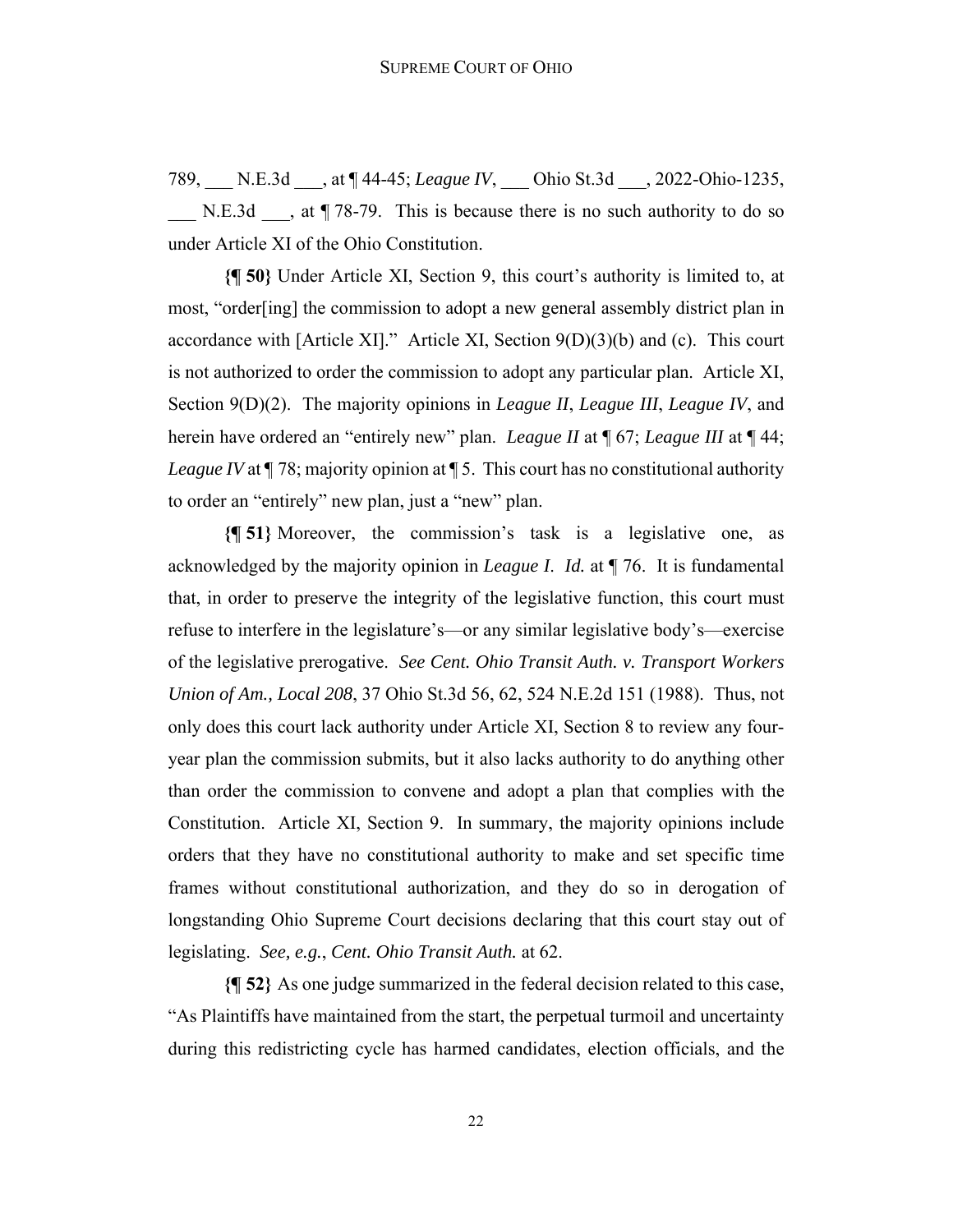Ohio polity." *Gonidakis v. LaRose*, \_\_\_ F.Supp.3d \_\_\_, \_\_\_, 2022 WL 1175617, \*40 (S.D.Ohio 2022) (Marbley, J., concurring in part and dissenting from the remedy). By violating the plain terms of Article XI, Section 8, and by compounding this violation through the further, improper exercise of extraconstitutional authority, the majority opinions have created this perpetual turmoil and uncertainty in Ohio's elections for members of the General Assembly and other public offices. These majority opinions are an embarrassment, a "scar" on Ohio's constitutional history, and they have created statewide-election chaos.

**{¶ 53}** For these reasons, I continue to have deeply significant concerns about the approach followed in the majority opinions in these cases. I respectfully dissent and would overrule the objections.

 $\frac{1}{2}$ 

ACLU of Ohio Foundation, Inc., Freda J. Levenson, and David J. Carey; American Civil Liberties Union, Alora Thomas, and Julie A. Ebenstein; and Covington & Burling, L.L.P., Robert D. Fram, Donald Brown, Joshua González, David Denuyl, Alexander Thomson, Anupam Sharma, and Yale Fu, for petitioners in case No. 2021-1193.

McTigue, Colombo & Clinger, L.L.C., Donald J. McTigue, and Derek S. Clinger; and Elias Law Group, L.L.P., Abha Khanna, Ben Stafford, Jyoti Jasrasaria, Spencer W. Klein, Harleen K. Gambhir, and Raisa M. Cramer, for petitioners in case No. 2021-1198.

Reed Smith, L.L.P., Peter M. Ellis, M. Patrick Yingling, Brian A. Sutherland, Ben R. Fliegel, Brad A. Funari, and Danielle L. Stewart; and Brennan Center for Justice at New York University School of Law, Alicia L. Bannon, Yurij Rudensky, and Harry Black, for petitioners in case No. 2021-1210.

Dave Yost, Attorney General, and Organ Law, L.L.P., Erik J. Clark, and Ashley T. Merino, special counsel to Attorney General Dave Yost, for respondent Ohio Redistricting Commission.